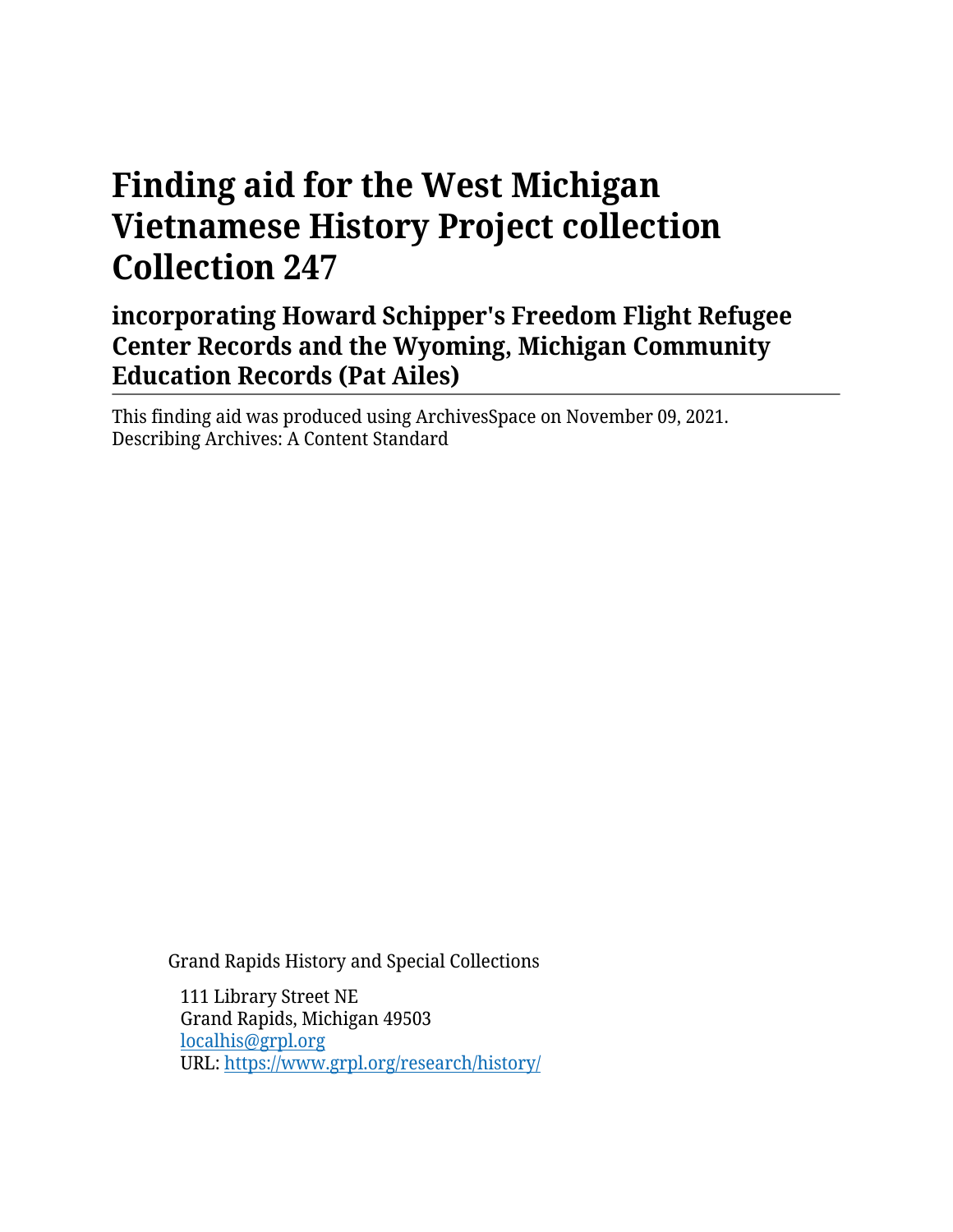# <span id="page-1-0"></span>**Table of Contents**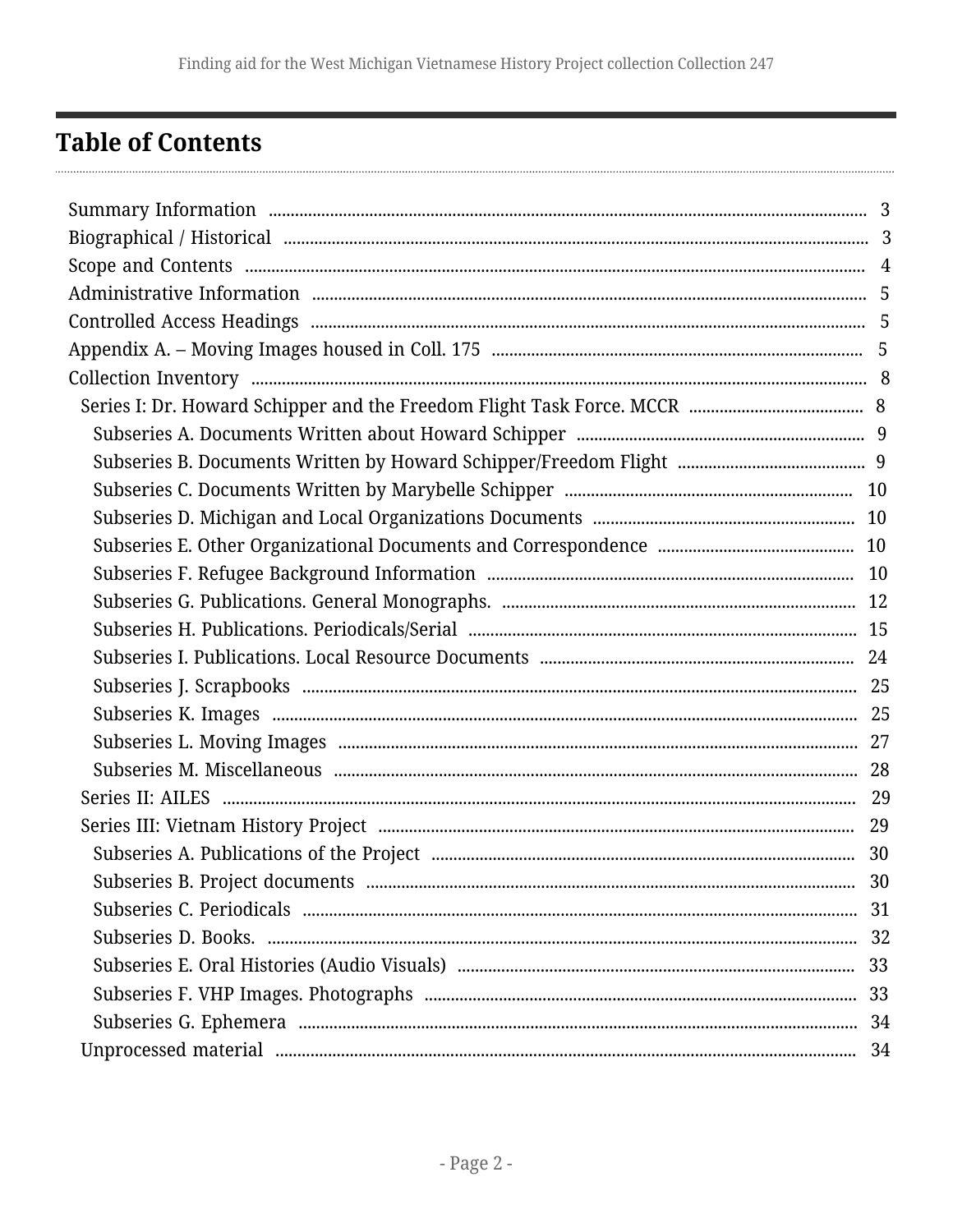# <span id="page-2-0"></span>**Summary Information**

| <b>Repository:</b>                                              | <b>Grand Rapids History and Special Collections</b>                                                                                                                                                                                                                                                                                                                                                                                                                                                                                                                                                                                                                                      |  |
|-----------------------------------------------------------------|------------------------------------------------------------------------------------------------------------------------------------------------------------------------------------------------------------------------------------------------------------------------------------------------------------------------------------------------------------------------------------------------------------------------------------------------------------------------------------------------------------------------------------------------------------------------------------------------------------------------------------------------------------------------------------------|--|
| Title:                                                          | West Michigan Vietnamese History Project collection                                                                                                                                                                                                                                                                                                                                                                                                                                                                                                                                                                                                                                      |  |
| ID:                                                             | Collection 247                                                                                                                                                                                                                                                                                                                                                                                                                                                                                                                                                                                                                                                                           |  |
| <b>ID</b> [Archivists<br><b>Toolkit</b><br>Database::RESOURCE]: | 254                                                                                                                                                                                                                                                                                                                                                                                                                                                                                                                                                                                                                                                                                      |  |
| Date [inclusive]:                                               | 1976-1995                                                                                                                                                                                                                                                                                                                                                                                                                                                                                                                                                                                                                                                                                |  |
| <b>Physical</b><br>Description:                                 | 30.5 Linear Feet                                                                                                                                                                                                                                                                                                                                                                                                                                                                                                                                                                                                                                                                         |  |
| Language of the<br><b>Material:</b>                             | This collection includes materials in English and Vietnamese.                                                                                                                                                                                                                                                                                                                                                                                                                                                                                                                                                                                                                            |  |
| Abstract:                                                       | This collection documents the resettlement of Vietnamese<br>refugees to West Michigan, beginning in the 1970s. The material<br>was collected as part of the West Michigan Vietnamese History<br>Project, which sought to preserve the history of Vietnamese<br>settlement in West Michigan. The bulk of the collection is<br>records from the Freedom Flight Task Force, a group organized<br>by Rev. Dr. Howard Schipper to assist in the relocation of<br>Vietnamese refugees to West Michigan. Included in the<br>collection are photographs, moving images, newsletters,<br>scrapbooks, newspaper clippings, reports and oral histories.<br>Some of the materials are in Vietnamese. |  |

**^** [Return to Table of Contents](#page-1-0)

# <span id="page-2-1"></span>**Biographical / Historical**

The history of the Vietnamese community in Grand Rapids begins with the fall of Saigon, on April 30, 1975, during the Vietnam War. Many refugees fleeing Vietnam in the 1970s sought new homes and lives in the United States. Many came to Grand Rapids through the efforts of Rev. Dr. Howard Schipper and the Freedom Flight Refugee Center. Series I of this collection documents the work of Dr. Schipper, the Center and the larger Michigan community, which continued to support the resettled Vietnamese, as well as other refugees, during their transitions to life in the United States. The Center operated from 1975 until closing its doors in 1999.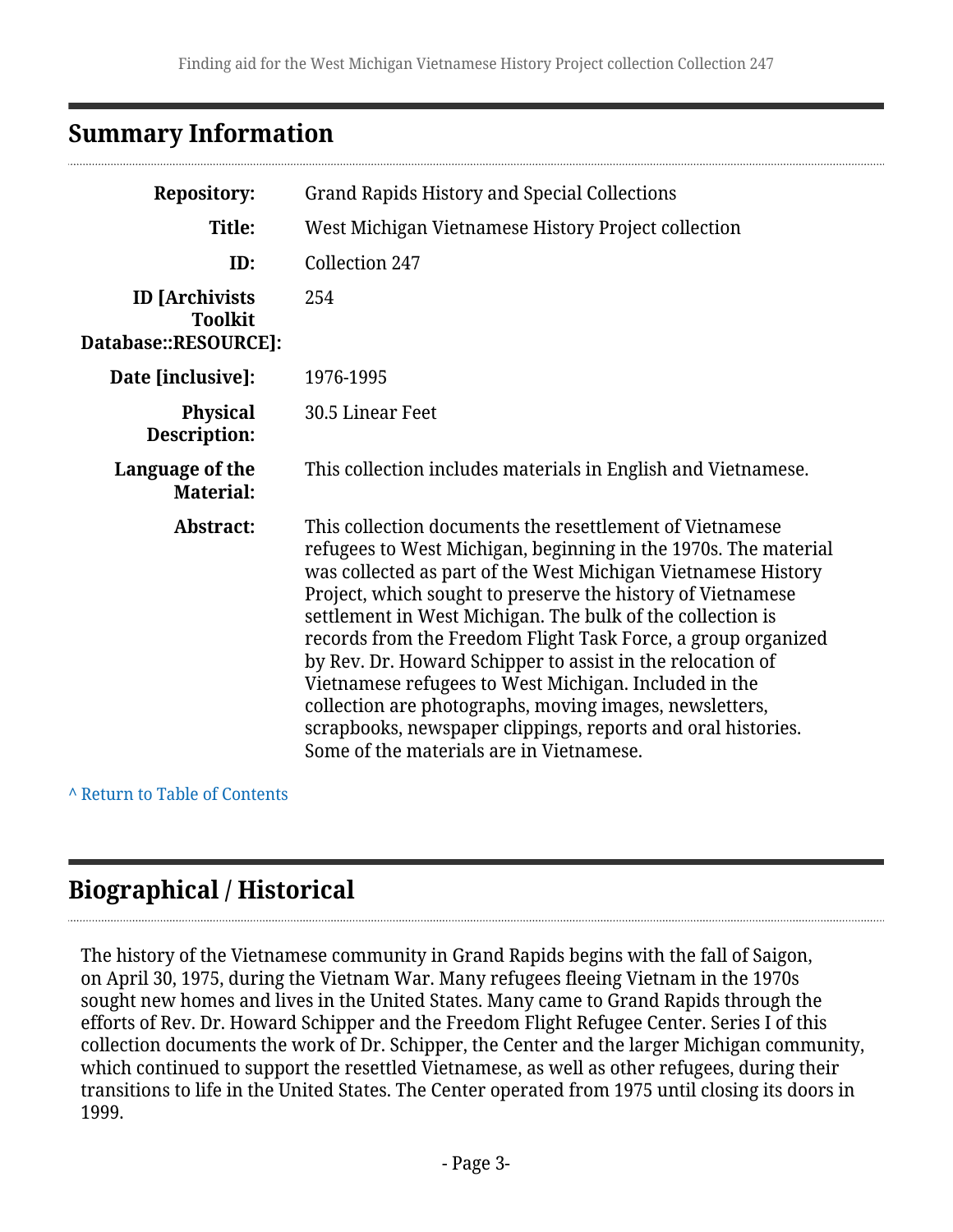One of the main tasks in resettlement was the education of the refugees in the English language. Series II, donated by Pat Ailes, documents the Wyoming (Kent Co.) community's participation in this endeavor, during the 1970 and early 1980s.

In the 1990s, City Historian Gordon Olson, working with Dr. Schipper, Ms. Ailes and the Vietnamese community, sought a grant to document the history of the Vietnamese in Grand Rapids.

The West Michigan Vietnamese History Project culminated in essentially three products:

1) The historical archives of the event and the project, gathered in this collection from the various Western Michigan individuals and organizations involved in the resettlement, and described in this document, 2) A videotape "From Saigon to Sanctuary : the story of Vietnamese Refugees in West Michigan : a documentary project …" (2002), 3) A book published in 2004, "Flight to Freedom: the story of the Vietnamese of West Michigan".

**^** [Return to Table of Contents](#page-1-0)

# <span id="page-3-0"></span>**Scope and Contents**

This collection documents two major projects.

First, the Vietnamese Resettlement Project, which was international in scope and brought together peoples and organizations throughout the world to relocate refugee families of the Vietnam War. This collection primarily documents local events through local literature and images, but also includes material created at the national or international level.

Second is the later project done by Grand Rapids citizens, with the Grand Rapids Historical Commission, to tell the story of their more specific and personal experience concerning their relocation to Grand Rapids and the development of the Vietnamese community here.

A key figure at the national level was President Gerald R. Ford. While relocation affected many American cities, there may be a particular interest among researchers in the resettlement to Grand Rapids, because of Ford's position in the White House at the time. Documents related to Ford are not prominent in this collection, but there is a interview with Ford, done related to the Vietnamese History Project, which may provide unique insights into Ford's recollections and opinions in this matter.

Photographs originate in each separate series, with those provided by Ailes, Schipper and others, known or unknown, ending up in the final Vietnamese History Project products. Olson also contributed general images of Vietnam, often contemporary to the project, through his own photographs taken in Vietnam, through the purchase of picture postcard packets, or through copy photography from the National Archives, for example. There are also event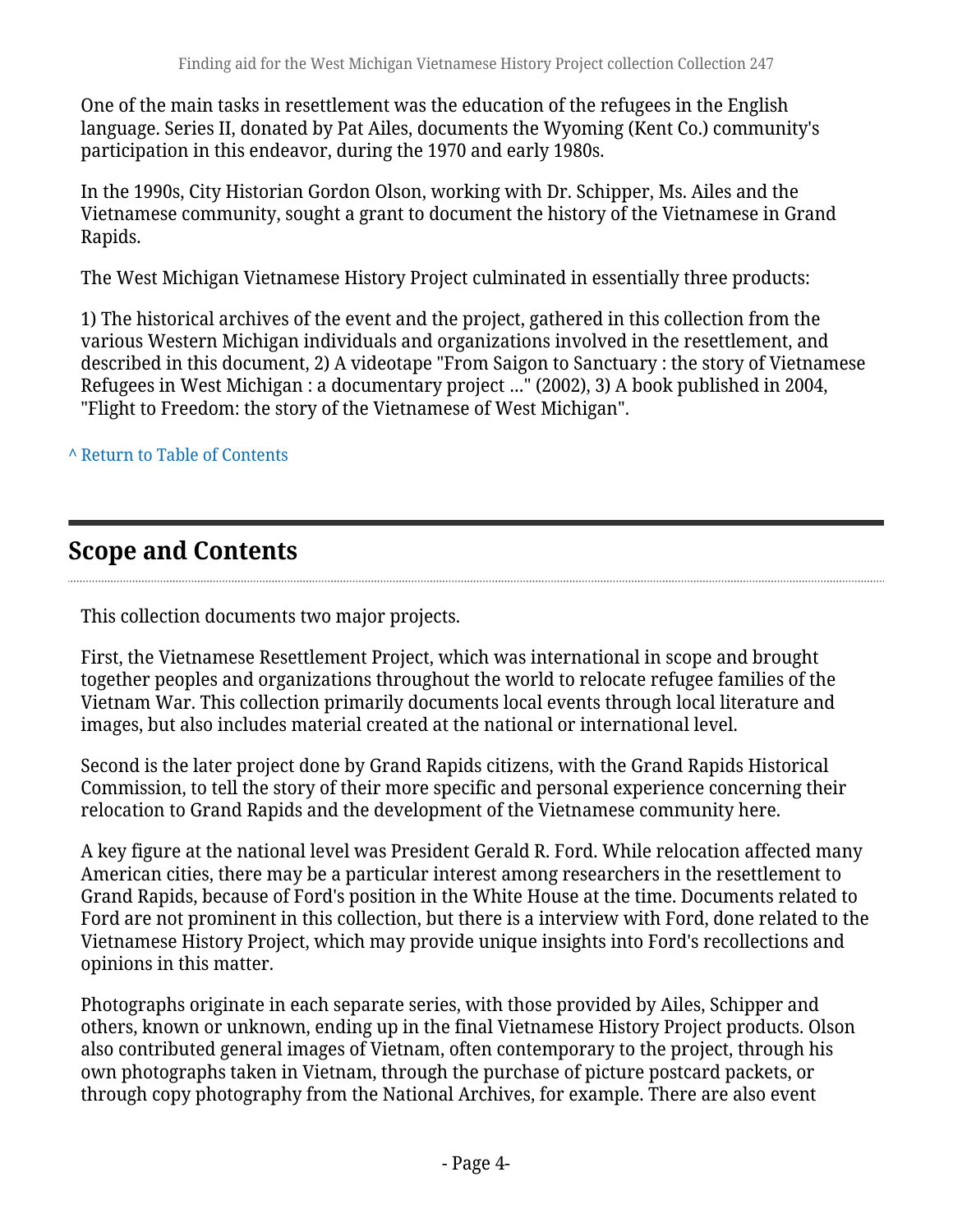photos from July 9, 1992, for the original showing of the moving image, held at the Ford Museum.

**^** [Return to Table of Contents](#page-1-0)

# <span id="page-4-0"></span>**Administrative Information**

#### **Publication Statement**

Grand Rapids History and Special Collections

111 Library Street NE Grand Rapids, Michigan 49503 [localhis@grpl.org](mailto:localhis@grpl.org) URL:<https://www.grpl.org/research/history/>

### **Immediate Source of Acquisition**

Rev. Howard Schipper, Pat Ailes, Gordon Olson, September 1995-

Accession numbers: 1995.020, 1996.021, 1997.018, 1999.029, 1999.127, 2000.066/066b, 2000.067 ; 2000.086/086b, 2000.100, 2001.074, 2001.080/080b, 2001.132, 2002, 064, 2004.019, 2004. 023, 2005.042, 2007.015, 2009.004.1, 2009.004.2

Frank Jamison 2021.112, unprocessed.

#### **^** [Return to Table of Contents](#page-1-0)

# <span id="page-4-1"></span>**Controlled Access Headings**

- Vietnam War, 1961-1975 -- Refugees
- Grand Rapids (Mich.) -- History
- Vietnamese -- Michigan -- Grand Rapids

# <span id="page-4-2"></span>**Appendix A. – Moving Images housed in Coll. 175**

There were 5 boxes of unprocessed moving images materials, officially attached to Coll. 247, but housed with Coll. 175, the GRPL Moving Image Collection. Inventories prepared by a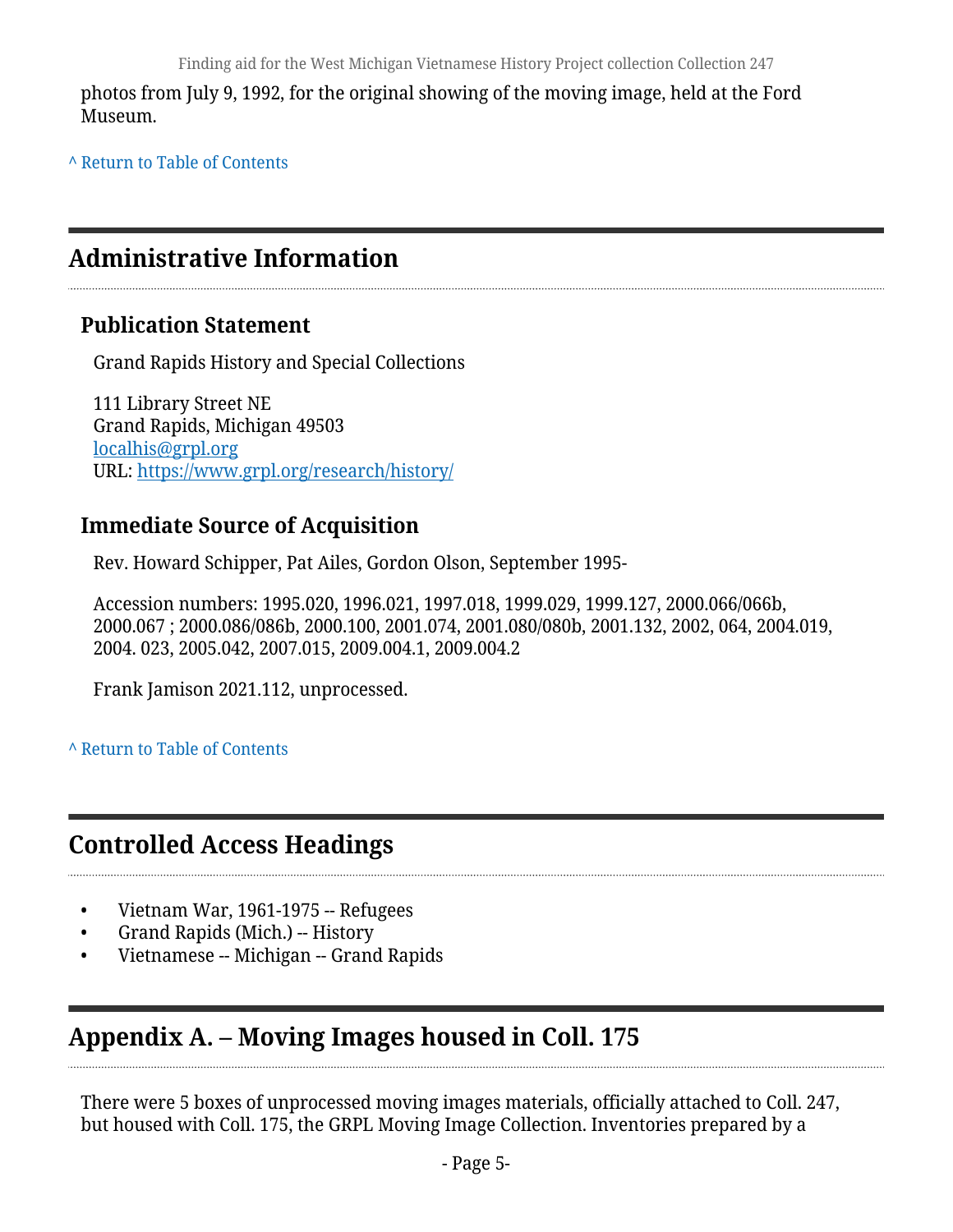student processor, prepared ca. 1999, for boxes 29-30 and 31, are given below. Not listed in the Master Moving Image database. No master moving image number assigned.

Student inventory of select moving images boxes, ca. 1999:

**247/175-29:**

1. Children of the Dust," BBC Documentary, Jan. 9, 1984. T60 Color plus Scotch.

2. Reverend Schipper: Neither Here Nor There, n.d.

3. Unaccompanied Haitian Minors Repatriated From Guantanamo, June 6, 1996.

4. Soviet Christians Call for HELP / Exodus World Service, c.1989. 312-REGUGEE. Video Services by Renaissance Video Corp. 312-930-5005

5. Welcome: Refugee Guide to Resettlement, Refugee Orientation Video

(English Version)," Funded by : U.S. Dept. of State, Bureau of Population, Refugrees and Migration, 1997.

6. One Great Hour for Sharing. Former Yugoslavia, Midwest Flood, Kakuma Refugee Camp. 1994 copying permitted for church-related use. Running Time 9 ½ min. + accompanying 1 pg. Study guide

7. When Night Comes. Computer Generated Imagery. Ontario, N.Y. 14519. 716-265-1450. 3/11/88 (1988) 23:29.

8. Application, Interview, & Good Work Habits / Freedom Flight Refugee Center, AMHERIC.

9. Application, Interview, & Good Work Habits / Freedom Flight Refugee Center, AMHERIC., c. 2

10. The Application / Freedom Flight Refugee Center. English. "Office copy"

11. The Interview / Freedom Flight Refugee Center. Ethiopian. "Office copy"

12. The Interview / Freedom Flight Refugee Center. English. "Office copy"

13. Developing Good Work Habits / Freedom Flight Refugee Center. Ethiopian. "Office copy"

- 14. Developing Good Work Habits / Freedom Flight Refugee Center. English. "Office copy"
- 15. To Be an American 1989: WOTV (Network Show), 1989. (Legal copy?)
- 16. Joint Orientation, Sep 1996.
- 17. Freedom Flight Task Force. No narration.

18. Freedom Flight Task Force. No narration. Sticky note: Note. Narration is on last half of "The Interview", (part #2)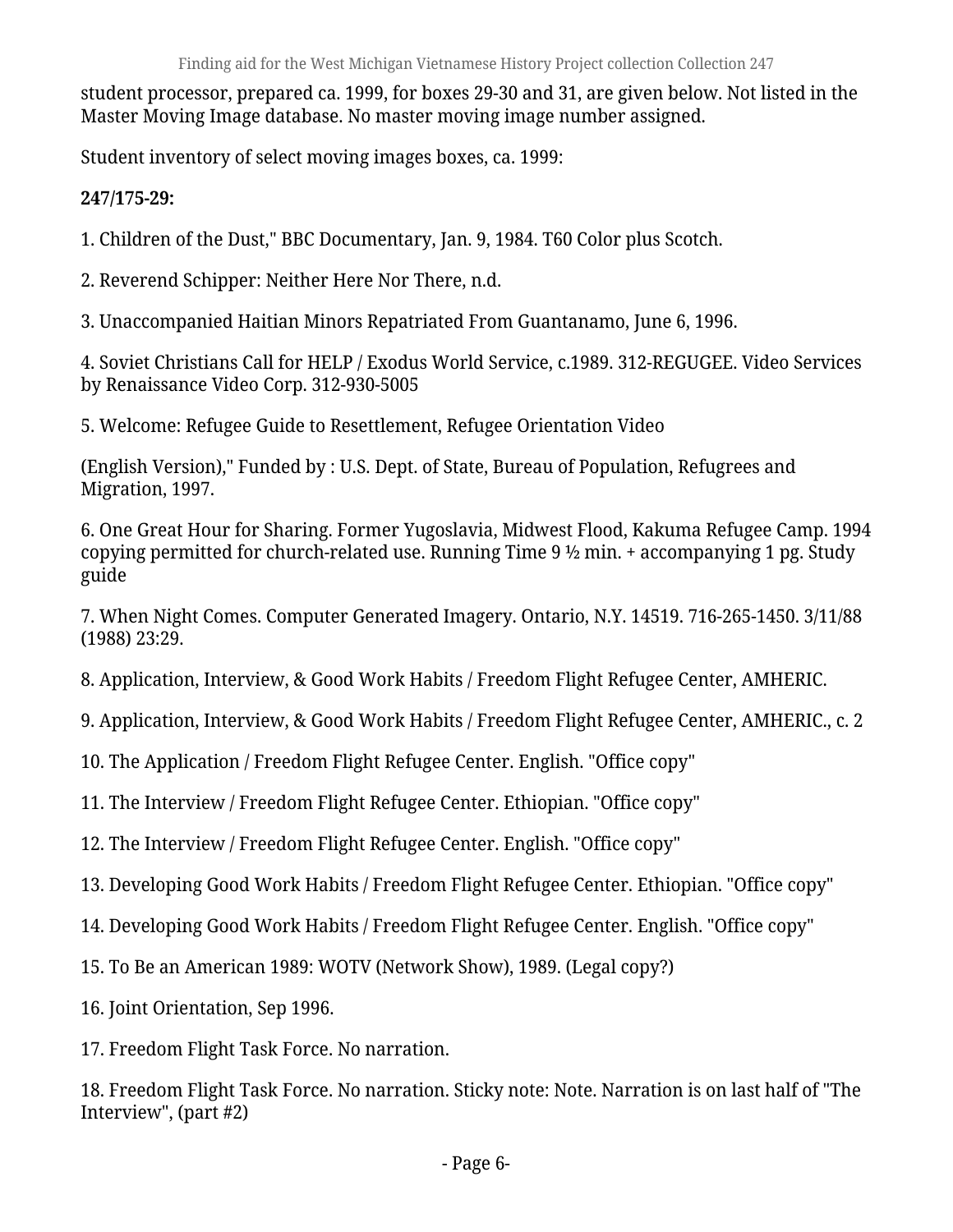#### **247/175-30 (5 cassettes):**

#### 19. Neither her nor there. Master. 24:49

20. Client: Grand Rapids Public Library. Title: Reverend Schipper. Neither Here Nor There. 11/7/1997. 24:48. Digital Video Services. Betacam sp copy. Tape #1739.

21. Ch. 8. Indo Chinese in Grand Ra. 30 min. Master.

22. Wretched Refuse of Your Teeming Shores / slide pres. By Rev. H. Schipper. 39:08 color Sept. 79. 2nd Generation copy #1. (Indo Chinese refugees – boat people) Grand Rapids Publi Schools. Master.

23. Boat People: The Restless Wave. Master.

24. Amerasians / Christian Science Monitor, dist. By Migration and Refugee Services, U.S. Catholic Conference, Washington, D.C. [LOAN]

25. Children of the Dust. [LOAN]

#### **247/175-31:**

26. Grand Rapids WZZM TV "Rivers Merging" n.d. 45:00

27. Rivers Merging. G. Rapids. WZZM TV. 15:40 Murrow #2. Master

28. Vietnam program

29. Vietnam program. Master. Tape Interview. [Vietnamese name?]

Schipper:

1. Sony tape in small black plastic case. No ID

2. "New Family in Town" 16" core on white plastic reel, in white (acid) box with Grand Rapids Historical and Digital Video markings.

3. "New Family in Town". 16" on yellow reel, in yellow plastic reel to reel moving image box. CRWRC (Christian Reform World Relief Commission?) markings

Olson:

1. Rivers Merging. WZZMTV 15:40. Tan Video master in black Scotch UC-60 U-Matic Color Videocasette box.

2. Usage Videotape. Grand Rapids WZZM TV "Rivers Merging" 45:00 [No rights?] n.d.

3. Usage Videotape. "Vietnamese Program". n.d.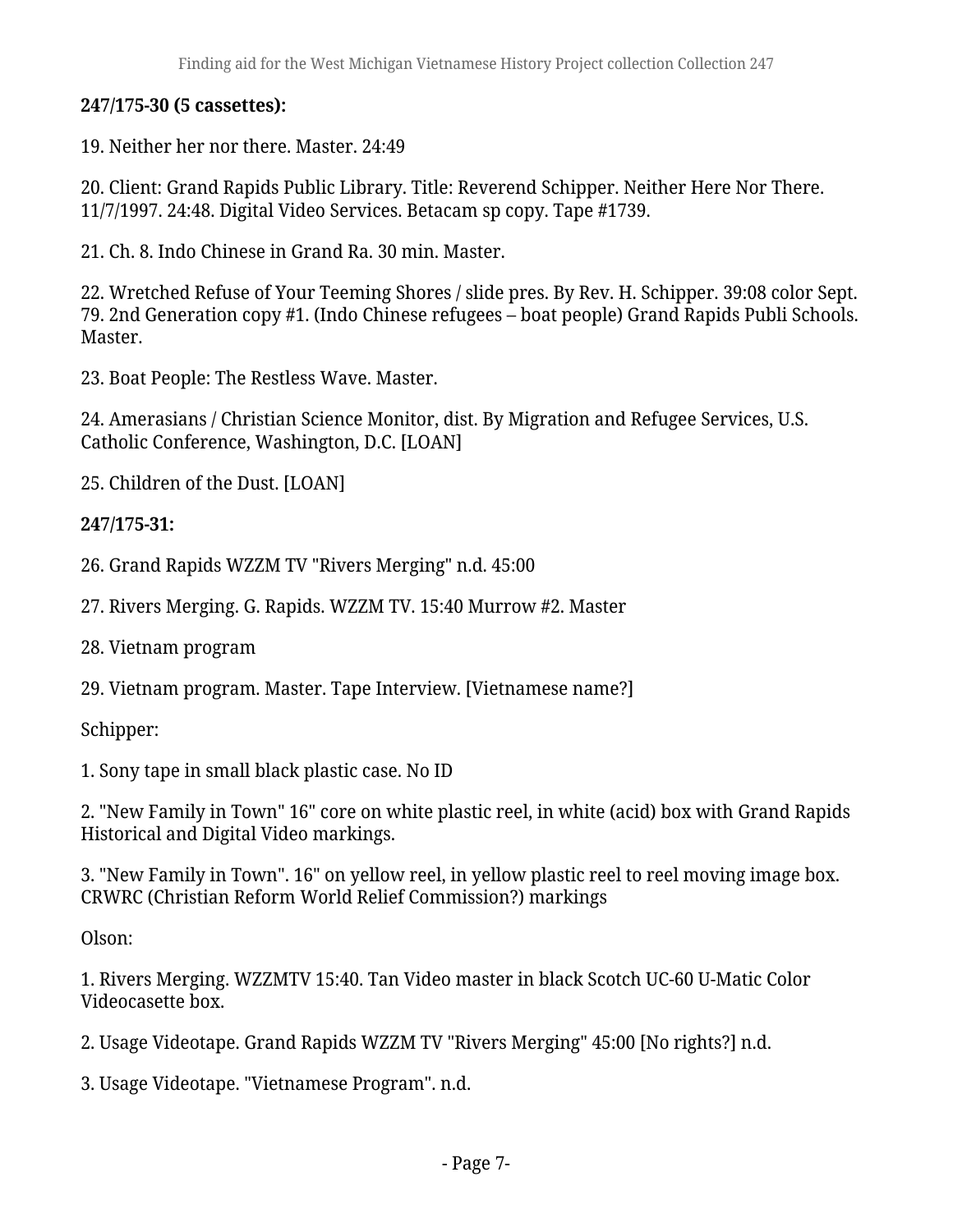#### **^** [Return to Table of Contents](#page-1-0)

### <span id="page-7-0"></span>**Collection Inventory**

#### <span id="page-7-1"></span>**Series I: Dr. Howard Schipper and the Freedom Flight Task Force. MCCR**

#### Separated Materials: **Separated Materials**

The following materials, taken from various Schipper accessions, have been removed from this collection, and transferred to the Public Museum of Grand Rapids.

#### **Realia—Separate Items:**

Bell. Historic symbol of refuge & resettlement

Sign. 'Freedom Flight Refugee Center.'

Hat. Lacquered straw?

5 pointed star of plant fiber.

Red felt banner, with "Welcome" in various languages.

2 Lobsters, encased.

Case with red lining. " Instruments de Vietnammin."

Trophy. N.E. Post 459 American Legion, 1976-3rd Place Float.

Tea Set. Hard variegated black/white stone. Includes Teapot, 6 cups & tray.

Tea Set with tray, Wrapped in yellow cellophane.

#### **Art Work—Separate Items:**

Painting. Oil on canvas. Flowers & candle in candlestick.

Print. Two Children.

Vietnam Scene Painting Silk water color painting.

#### **Art Panel Sets:**

Lacquered wood panels, 4 items. Each decorated with scenes including different birds.

Lacquered wood panels, 4 items. Each decorated with scenes including different women.

Lacquered wood panel, 1 item. Decorated with the Last Supper, Christ and Disciples.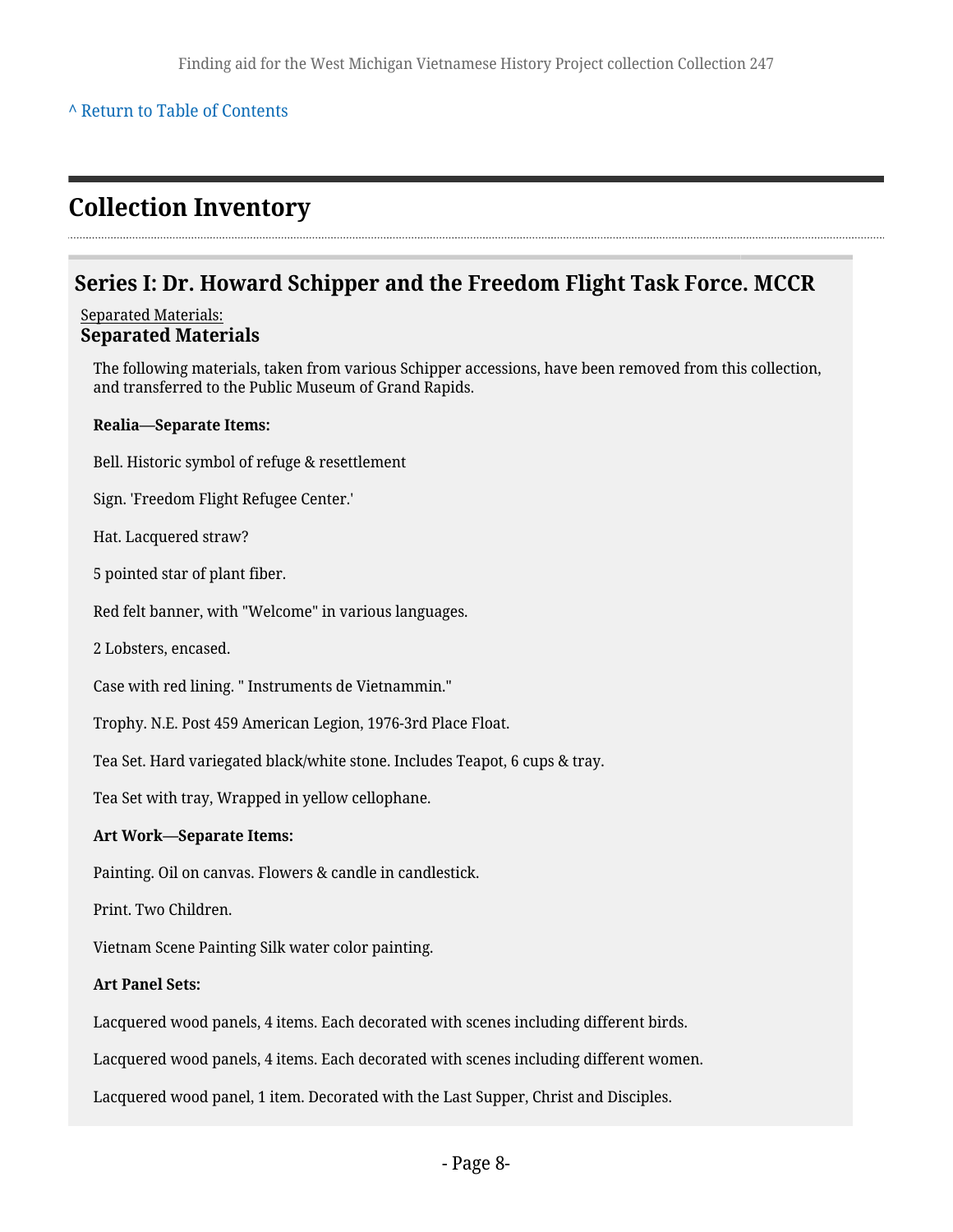#### **Scope and Contents**

The Freedom Flight Task Force started as a conglomerate of churches and social service groups dedicated to the resettling of the Vietnamese after the fall of Saigon on April 30, 1975. The group originated from and was led by Rev. Dr. Howard Schipper, who fulfilled a personal call to "find a need and fill it." After seeing the need of the thousands of refugees spread across the media, Schipper decided to look no further. He and the Freedom Flight Task force spearheaded the relocation of some 578 refugees to the West Michigan area by Dec. 6, 1975, just 8 months after the idea's conception.

Under the name MICRO—Michigan Indo Chinese Resettlement Office—the Vietnamese refugee resettlement process continued until another mass exodus from Vietnam in 1979. These refugees attempting to find a new home were labeled "The Boat People" and drew massive media attention. As a result, the Michigan state government, MICRO, and other agencies with a desire to help formed MCIRR the Michigan Committee for Indochinese Refugee Resettlement—on July 13, 1979. MCIRR focused on the health, housing, education, and the need for federal legislation.

This group continued to work for the resettlement of Vietnamese in the state of Michigan, but refugees of other origins began to emerge and the group reflected its part in helping all refugees by adopting the name MCRR—the Michigan Committee for Refugee Resettlement.

The Grand Rapids office of the MCRR led by Rev. Dr. Schipper was called the Freedom Flight Center, retaining the name that launched the Vietnamese refugee resettlement campaign in the state of Michigan. The center continued to operate well into the 1990's.

Arrangement: Consists of items donated by Rev. Dr. Howard Schipper. Included is documentation from MICRO, MCIRR and MCRR in manuscript form. Also included are books, videos, magazines and audio tapes.

#### <span id="page-8-0"></span>**Subseries A. Documents Written about Howard Schipper**

| <b>Title/Description</b>                                                       | <b>Instances</b> |          |
|--------------------------------------------------------------------------------|------------------|----------|
| "In Praise of Courage  Welcome Warmth" Quest, v. 4, no.<br>9, Nov.1980, p. 20. | Box 7            | Folder 5 |

#### <span id="page-8-1"></span>**Subseries B. Documents Written by Howard Schipper/Freedom Flight**

| <b>Title/Description</b>                                                                                                                               | <b>Instances</b> |          |
|--------------------------------------------------------------------------------------------------------------------------------------------------------|------------------|----------|
| A 10-Point Prospectus for Vietnamese Center Operations,<br>Oct. 1, 1977-Sept. 30, 1978." / [Howard Schipper]                                           | Box 7            | Folder 4 |
| "Boat People" In Church Herald, off print of serially<br>published articles, Sept-Nov. 1979 (6 copies)                                                 | Box 7            | Folder 1 |
| "Faith and Flight" / Howard Schipper. Church Herald, v.<br>43, no. 16, Sept. 19, 1986, p. 9 [Image used in Grand Rapids]<br>Century Exhibit on p. 9.   | Box 7            | Folder 6 |
| Guidelines for Sponsoring Vietnamese Refugee Families /<br>prepared by the Freedom Flight Task / Rev. Howard D.<br>Schipper, Chairman  Rev. Nov. 1978. | Box 7            | Folder 7 |
| The Indochinese in Michigan / Rev. Howard D. Schipper.<br>June 1982.                                                                                   | Box 7            | Folder 8 |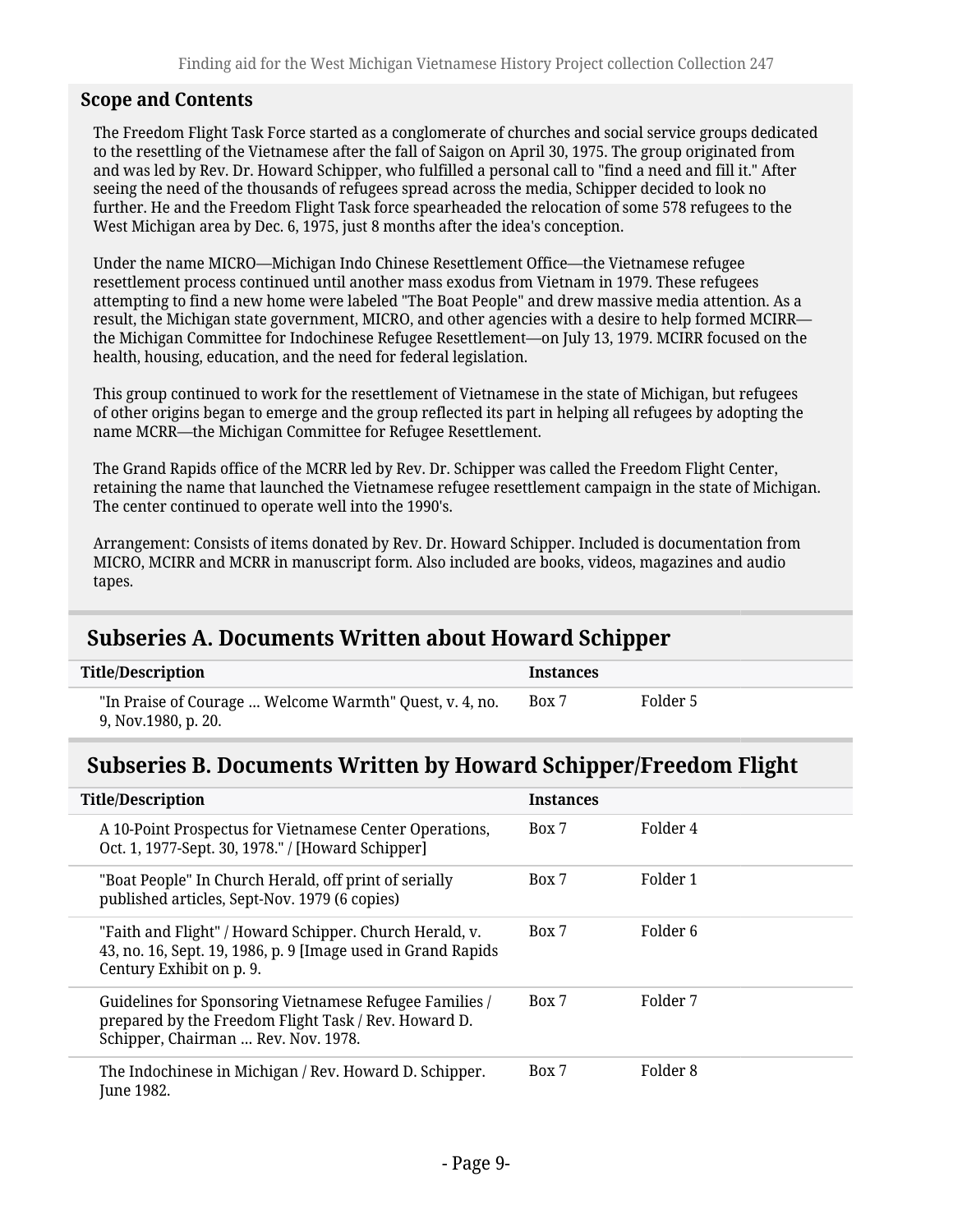| Indochinese Refugees Community Resources Task Force<br>and the Problem of Assimilation / by Rev. Howard D.<br>Schipper. Ca. 1977. (2 copies) | Box 7 | Folder 3 |
|----------------------------------------------------------------------------------------------------------------------------------------------|-------|----------|
| "Refugees Overseas, the Pit of Anguish" + cover. The<br>Banner, Sept. 13, 1982, p. 10                                                        | Box 7 | Folder 2 |
| [Report to Rep. Harold Sawyer for Congressional<br>Testimony, 1978] / Rev. Howard D. Schipper.                                               | Box 7 | Folder 9 |

### <span id="page-9-0"></span>**Subseries C. Documents Written by Marybelle Schipper**

| Title/Description                                                                                                             | <b>Instances</b> |           |
|-------------------------------------------------------------------------------------------------------------------------------|------------------|-----------|
| Assimilation of the Vietnamese Minority in Grand Rapids /<br>Marybelle Schipper. For D.R. Walker, S.P.S. 401, Summer<br>1978. | Box 7            | Folder 10 |

### <span id="page-9-1"></span>**Subseries D. Michigan and Local Organizations Documents**

| <b>Title/Description</b>                                          | <b>Instances</b> |          |
|-------------------------------------------------------------------|------------------|----------|
| Freedom Flight Task Force Minutes, 1975-1998                      | Box 1            |          |
| MICRO: Michigan Indo Chinese Resettlement Office<br>$[1977-1978]$ | Box 8            | Folder 1 |

### **Michigan Committee for Refugee Resettlement**

| <b>Title/Description</b> | <b>Instances</b> |                     |
|--------------------------|------------------|---------------------|
| MCRR 1979-1980           | Box 8            | Folder 2-5          |
| MCRR 1981-1982           | Box 8            | Folder 6-7          |
| MCRR 1982-1983           | Box 8            | Folder 8-9          |
| MCRR 1986-1987           | Box 8            | <b>Folder 10-11</b> |
| MCRR 1988-1991           | Box 8            | Folder 12           |
| MCRR 1991-1993           | Box 8            | <b>Folder 13-14</b> |

# <span id="page-9-2"></span>**Subseries E. Other Organizational Documents and Correspondence**

| <b>Title/Description</b>                                | <b>Instances</b> |
|---------------------------------------------------------|------------------|
| UNHCR / U.S. Government documents, 1975-1979            | Box 9            |
| Select Commission on Immigrations & Refugees, 1979-1981 | Box 9            |
| Vietnamese Educational Materials, 1980, n.d.            | Box 9            |
| Miscellaneous Background Items, 1975-1986               | Box 9            |

# <span id="page-9-3"></span>**Subseries F. Refugee Background Information**

| Title/Description | <b>Instances</b> |
|-------------------|------------------|
|-------------------|------------------|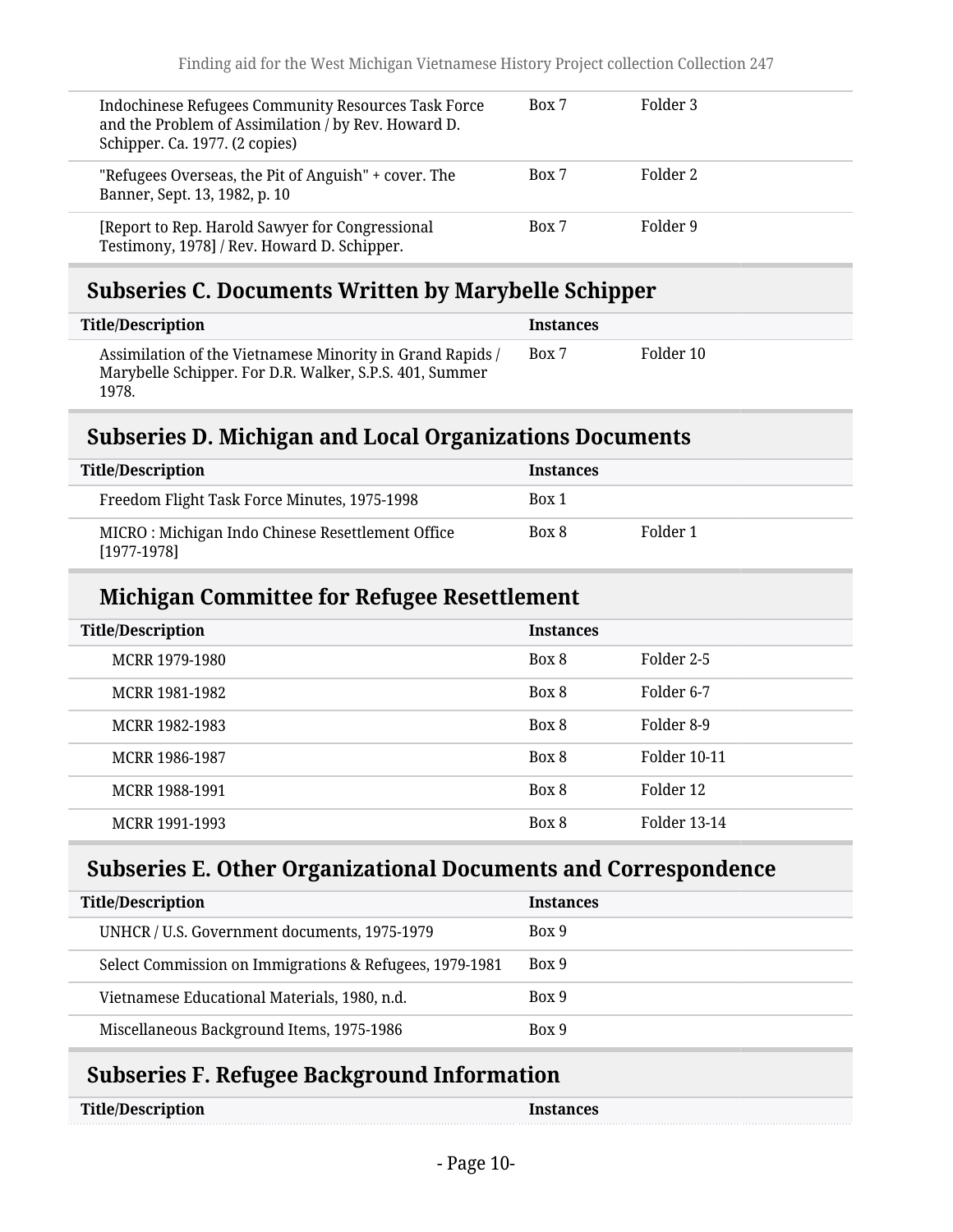| Minority Student and Staffing Patterns in Michigan Public<br>Elementary and Secondary Schools: Comparison of<br>1975 to 1974 / prepared by Lisbeth A. Grindler under the<br>Supervision of Jeffrey Jenks, , Michigan Department of<br>Civil Rights August 10, 1976. | <b>Box 10</b> | Folder 1 |
|---------------------------------------------------------------------------------------------------------------------------------------------------------------------------------------------------------------------------------------------------------------------|---------------|----------|
| Asian-American Population in Michigan, June 1976. 1<br>sheet.                                                                                                                                                                                                       | <b>Box 10</b> | Folder 1 |
| Chinese Organizations in Michigan Rev. 2/77                                                                                                                                                                                                                         | Box 10        | Folder 2 |
| Hospitality and Hostility : two U.S. Policies on<br>Immigration / by Ira Gollobin, General Counsel, American<br>Committee for Protection of Foreign Born. May 5, 1978                                                                                               | Box 10        | Folder 3 |

# **Church World Service. Immigration and Refugee Program, N.Y., N.Y.**

| <b>Title/Description</b>                                                                                                                                                                                                                                                                                                                                                         | <b>Instances</b> |                     |
|----------------------------------------------------------------------------------------------------------------------------------------------------------------------------------------------------------------------------------------------------------------------------------------------------------------------------------------------------------------------------------|------------------|---------------------|
| Refugee Resettlement in the United States: Realities and<br>Responsibilities / John Tenhula. Summer 1979                                                                                                                                                                                                                                                                         | <b>Box 10</b>    | Folder 4            |
| Church World Service Indochina Consultation, New<br>York, June 19-20, 1979. Remarks by Nancy Nicalo and<br>McKinley Coffman, June 20.                                                                                                                                                                                                                                            | <b>Box 10</b>    | Folder 4            |
| Training Program, Refugree Sponsorship Grant, N.Y.,<br>Summary 1979.                                                                                                                                                                                                                                                                                                             | <b>Box 10</b>    | Folder 4            |
| An Appeal for the Boat People / J. Tenhula. May/June<br>1979. CWS-NY-5                                                                                                                                                                                                                                                                                                           | <b>Box 10</b>    | Folder 4            |
| Pastors, Congregations and Refugee Sponsorship. Spring<br>1979. Oversized folded sheet.                                                                                                                                                                                                                                                                                          | <b>Box 10</b>    | Folder 4            |
| Flyer. Refugees and Sponsors: For a News Start. 1978.                                                                                                                                                                                                                                                                                                                            | <b>Box 10</b>    | Folder 4            |
| S.643. An Act. In the House of Representatives, Sept.<br>10, 1979. 96th Congress, 1st Session. To Amend the<br>Immigration and Nationality Act to revise the procedures<br>for the admission of refugees                                                                                                                                                                         | <b>Box 10</b>    | Folder 5            |
| International Symposion of Diakonisches Werk of the<br>Protestant Church in Germany in Cooperation with the<br>International Union for Inner Mission and Christian Social<br>Work, about Principles of International Solidarity in<br>Admission and Integration of Refugees, From 25-28, 11,<br>1980 in Stuttgart.  United Nations. High Commissioner<br>for Refugees in Geneva. | <b>Box 10</b>    | Folder <sub>6</sub> |
| Refugee Processing from Malaysia to U.S.A. Chart. Source<br>unknown. Photocopy.                                                                                                                                                                                                                                                                                                  | <b>Box 10</b>    | Folder 7            |
| Office of Refugee Settlement, 1980 data, Department of<br><b>Health &amp; Human Services</b>                                                                                                                                                                                                                                                                                     | <b>Box 10</b>    | Folder <sub>8</sub> |
| Department of State. Outgoing Telegrams.                                                                                                                                                                                                                                                                                                                                         | <b>Box 10</b>    | Folder 9            |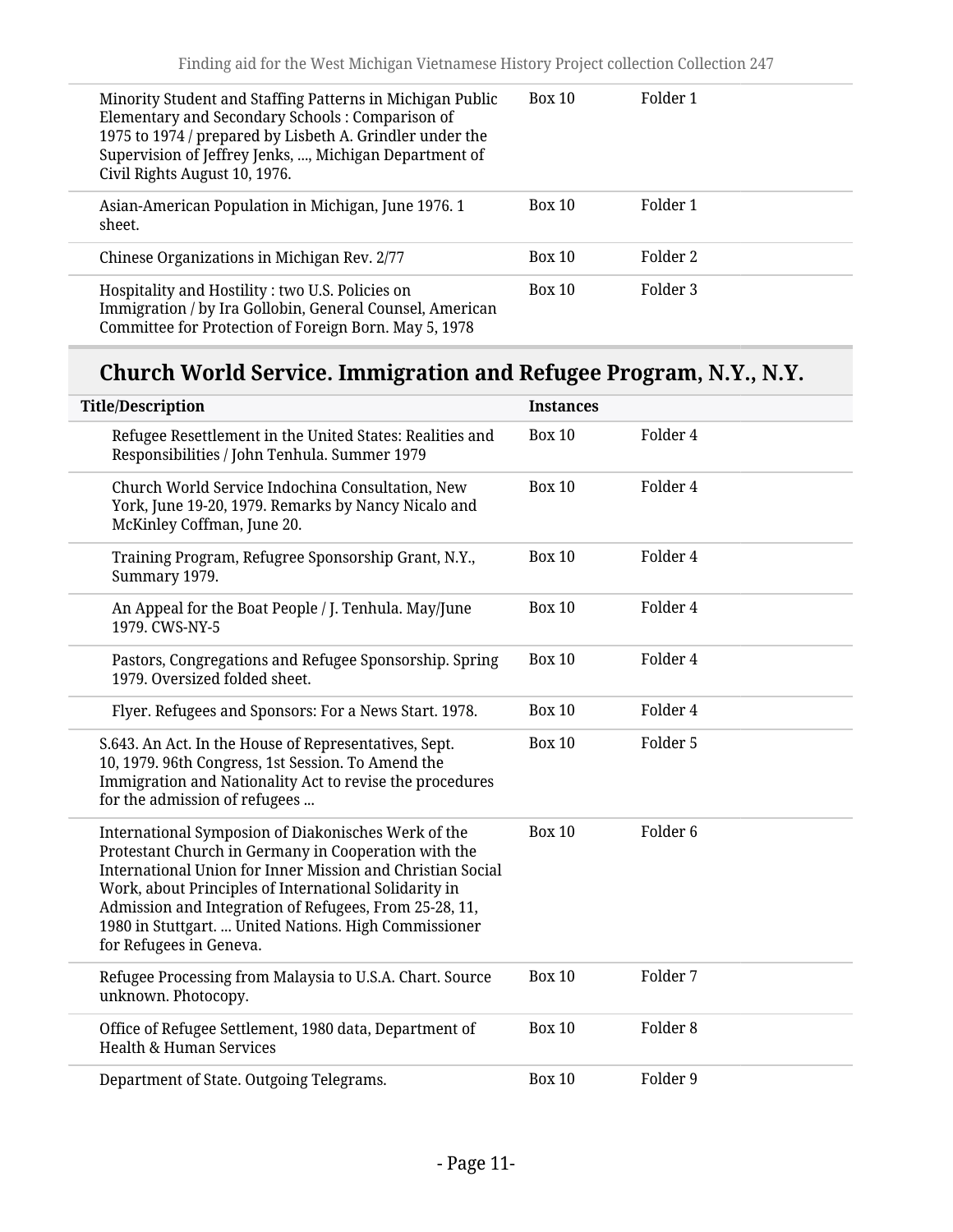| 1 sheet.                   | National Coalition for Refugee Resettlement.<br>Organizational and Membership Statement. Aug. 21, 1980.                                                                                                                                                                               | <b>Box 10</b> | Folder 10 |
|----------------------------|---------------------------------------------------------------------------------------------------------------------------------------------------------------------------------------------------------------------------------------------------------------------------------------|---------------|-----------|
|                            | Indochine Refugee Action Center. Meeting Agendas                                                                                                                                                                                                                                      | <b>Box 10</b> | Folder 11 |
|                            | International Institute of Humanitarian Law.                                                                                                                                                                                                                                          | <b>Box 10</b> | Folder 12 |
|                            | FAXGRAM via Graphnet.                                                                                                                                                                                                                                                                 | <b>Box 10</b> | Folder 13 |
|                            | National Coalition for Refugee Resettlement. Oct. 1980                                                                                                                                                                                                                                | <b>Box 10</b> | Folder 14 |
|                            | Indochina Refugree Education Conference, Kellogg Center.<br>Agenda, Feb. 14, 1980 + handouts & references, 1978-1980.<br>Includes: Application for Renewal. Refugee Sponsorship<br>Education and Development Grant, Freedom Flight Task<br>Force, G.R. Feb. 4, 1980.                  | <b>Box 10</b> | Folder 15 |
|                            | Mixed Church Related Items                                                                                                                                                                                                                                                            | <b>Box 10</b> | Folder 16 |
|                            | World Relief pamphlets.                                                                                                                                                                                                                                                               | <b>Box 10</b> | Folder 17 |
| <b>Cultural Traditions</b> | <b>Indochinese Education Project, Lansing Community</b><br>college, Lansing, Mi. (2): Hmong Cultural Traditions, Lao                                                                                                                                                                  | <b>Box 10</b> | Folder 18 |
|                            | A Report by a German Expert Delegation on Integration<br>Programs of the Indochinese Refugees in Iowa and<br>Michigan. Nov. 12-15, 1979. Stuttgart, Jan. 1980.                                                                                                                        | <b>Box 10</b> | Folder 19 |
|                            | American Council of Voluntary Agencies for Foreign<br>Service, Inc. (2) April 1981.                                                                                                                                                                                                   | <b>Box 10</b> | Folder 20 |
| Washington, D.C.           | The Orderly Departure Program, Legal Emigration from<br>Vietnam to the United States, Apr. 28, 1981 / Office of Asian<br>Refugees, Bureau for Refugee Programs, Dept. of State,                                                                                                       | <b>Box 10</b> | Folder 21 |
|                            | Southeast Asian Refugee Resettlement in Grand Rapids :<br>a report by Julie DeGraaf, June 1981 / Grand Rapids Area<br>Center for Ecumenism.                                                                                                                                           | <b>Box 10</b> | Folder 22 |
|                            | Proposed Refugee Admissions and Allocations for Fiscal<br>Year 1981 : report to the Congress. Summary / prepared<br>by the Office of the U.S. Coordinator for Refugee Affairs<br>in Cooperation with the Departments of State, Health and<br>Human Services, and Justice, Sept. 1981. | <b>Box 10</b> | Folder 23 |
|                            | Refugee background information, 1981                                                                                                                                                                                                                                                  | <b>Box 10</b> | Folder 24 |
|                            | Refugee background information, 1983                                                                                                                                                                                                                                                  | <b>Box 10</b> | Folder 25 |
|                            | Refugee background information, 1984                                                                                                                                                                                                                                                  | <b>Box 10</b> | Folder 26 |
|                            | Refugee background information, 1985-1988                                                                                                                                                                                                                                             | <b>Box 10</b> | Folder 27 |
|                            | Cultural information (Cambodian, Lao, Hmong)                                                                                                                                                                                                                                          | <b>Box 10</b> | Folder 28 |

# <span id="page-11-0"></span>**Subseries G. Publications. General Monographs.**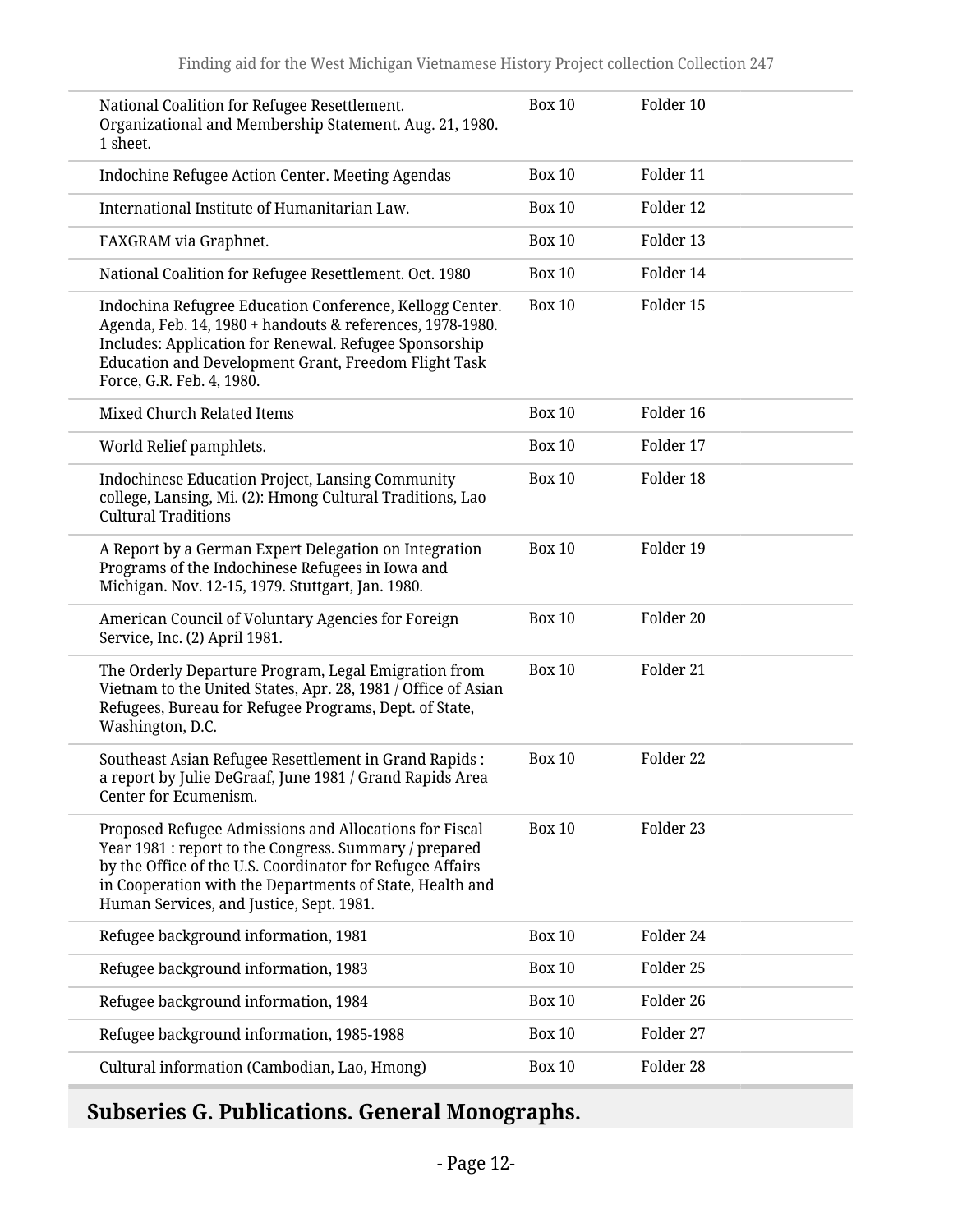| <b>Title/Description</b>                                                                                                                                                                                                                                                                                       | <b>Instances</b> |                     |
|----------------------------------------------------------------------------------------------------------------------------------------------------------------------------------------------------------------------------------------------------------------------------------------------------------------|------------------|---------------------|
| Brief for the Committee on Migration and Refugee Affairs<br>of the American Council of Voluntary Agencies for Foreign<br>Service and the Washington Lawyers' Committee for<br>Civil Rights under Law as Amici Curiae in support of<br>Respondent. U.S. Supreme Court, Oct. 1982. No. 82-973.<br>Aug. 29, 1983. | <b>Box 11</b>    | Folder 5            |
| Cooperative Efforts: Voluntary Resettlement Agencies and<br>Mutual Assistance Associations / Refugee Resource Center,<br>July 1983.                                                                                                                                                                            | <b>Box 11</b>    | Folder <sub>6</sub> |
| The Cost of Refugee Resettlement: Voluntary Resettlement<br>Agency, R & P Earnings and Expenditures, Apr.-Dec. 1982 /<br>The Refugee Resource Center, July 1983.                                                                                                                                               | <b>Box 11</b>    | Folder 7            |
| Country Reports on the World Refugee Situation : report to<br>the Congress for fiscal year 1983 / U.S. Dept. of State.                                                                                                                                                                                         | <b>Box 11</b>    | Folder 4            |
| CWS and Indochina Today: an update / Church World<br>Service, ca 1979.                                                                                                                                                                                                                                         | <b>Box 11</b>    | Folder 8            |
| Ecumenical Consultation on Asylum and Protection :<br>organized by the World Council of Churches in<br>cooperation with HEKS and Caritas-Switzerland. Zurich,<br>Switzerland, Apr. 27-May 2, 1986                                                                                                              | <b>Box 11</b>    | Folder 9            |
| Future Directions in the U.S. Refugee Resettlement<br>Program: final report / U.S. Dept. of Health and Human<br>Services.                                                                                                                                                                                      | <b>Box 11</b>    | Folder 11           |
| Handbook for Indochina Refugees and Sponsors / Toledo<br>Public Schools  2nd. Ed, 1980.                                                                                                                                                                                                                        | <b>Box 11</b>    | Folder 10           |
| How to Resettle a Refugee Family : the Anchor of Hope /<br>Episcopal Church center, N.Y., N.Y., n.d.                                                                                                                                                                                                           | <b>Box 11</b>    | Folder 12           |
| Immigration: What we promised, where to draw the line. /<br>Domestic Policy Assoc., 1986.                                                                                                                                                                                                                      | <b>Box 11</b>    | Folder 13           |
| Indochina Refugee Children's Assistance Act:<br>Amendments of 1977 : hearing, before the Committee on<br>Human Resources, United States Senate. S. 2108. Sept. 22,<br>1977.                                                                                                                                    | <b>Box 11</b>    | Folder 14           |

### **Institute for Cultural Pluralism. Indochinese Training & Resource Center. School of Education. San Diego State Univ.**

| <b>Title/Description</b>                                                                                  | <b>Instances</b> |
|-----------------------------------------------------------------------------------------------------------|------------------|
| List of Materials Developed by Local Institutions, Oct. 4,<br>1976                                        | Box x            |
| List of Materials Available at the Indochinese Training<br>and Resource Center. For Reference, Jan. 1977. | Box x            |

# **Interagency Task Force on Indochina Refugees**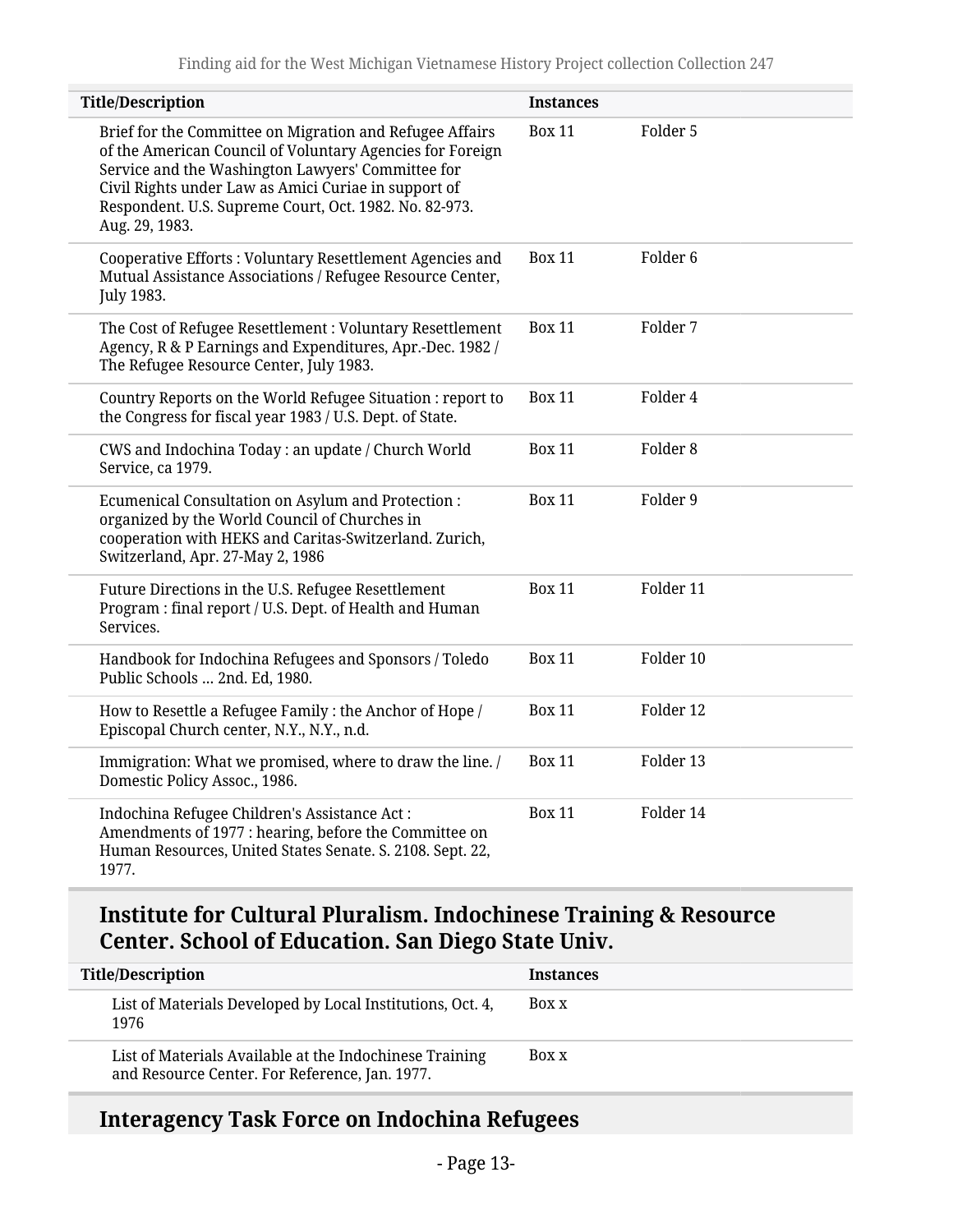| <b>Title/Description</b>                                                                                                                                           | <b>Instances</b> |                     |  |
|--------------------------------------------------------------------------------------------------------------------------------------------------------------------|------------------|---------------------|--|
| Publ. 1, July 1975. Information for sponsors of<br><b>Indochinese Refugees</b>                                                                                     | <b>Box 11</b>    | Folder 3            |  |
| Publ. 2, July 1975. The Indochinese Refugee Program:<br>questions and answers                                                                                      | <b>Box 11</b>    | Folder <sub>3</sub> |  |
| Publ. 3, July 1975. An Organization and Welcome Guide<br>for Groups Sponsoring Indochinese Refugees                                                                | <b>Box 11</b>    | Folder <sub>3</sub> |  |
| Publ. 12, Sept. 1975. Finding Your Way = Tim Kiem Con<br>Duong Di Cua Ban : a Directory of Public Programs                                                         | <b>Box 11</b>    | Folder 3            |  |
| Making it on Their Own : from Refugee Sponsorship to<br>Self-Sufficiency : a survey by Church World Service<br>[1983]                                              | <b>Box 11</b>    | Folder 15           |  |
| National Directory of Vietnamese Resource Personnel /<br>Nat. Assoc. for Vietnamese Am. Education, Aug. 1980.                                                      | <b>Box 11</b>    | Folder 16           |  |
| Proposed Refugee Admissions and Allocations for Fiscal<br>Year 1983 : report to the Congress / Office of the U.S.<br>Coordinator for Refugee Affairs.              | <b>Box 11</b>    | Folder 17           |  |
| The Refugee Family: Region V Consultation Report / U.S.<br>Dept. of Health and Human Services,  Dec. 1987                                                          | <b>Box 11</b>    | Folder 18           |  |
| Refugee Issues: current status and directions for the<br>future / Refugee Policy Group, 1983.                                                                      | <b>Box 11</b>    | Folder 19           |  |
| Refugee Resettlement Program : report to the Congress /<br>U.S. Dept. of Health & Human Services, Jan. 31, 1986.                                                   | <b>Box 11</b>    | Folder 20           |  |
| Refugees from Indochina: Current problems and<br>prospects : report, submitted by a Congressional<br>Delegation  Apr. 30, 1979. U.S. Congress. Committee<br>Print. | <b>Box 11</b>    | Folder 21           |  |
| Refugees Today and Tomorrow: new direction for the<br>WCC Refugee Resettlement Network, Sept. 15-19, 1986                                                          | <b>Box 11</b>    | Folder 22           |  |
| Resettling Refugees : a Guide from CRWRC / Christian<br>Reformed World Relief Committee, Grand Rapids, Mich.                                                       | <b>Box 11</b>    | Folder 23           |  |
| Some Hints on Work With Vietnamese Students / Do Ba<br>Khe, Dec. 1975 2000.086 Added 7/31/2009                                                                     | Box x            |                     |  |
| Special Report to Congress on Refugee Resettlement /<br>U.S. Dept. of Health & Human Services, Office of Refugee<br>Resettlement, ca. 1982.                        | <b>Box 11</b>    | Folder 24           |  |
| A Sponsorship Handbook / Presbyterian Church (USA), ca.<br>1980-1985.                                                                                              | <b>Box 11</b>    | Folder 25           |  |

# **United Presbyterian Church … Orientation Supplement.**

| <b>Title/Description</b>                | <b>Instances</b> |           |
|-----------------------------------------|------------------|-----------|
| Cambodian Series. 4/76, reprinted 1/78. | <b>Box 11</b>    | Folder 26 |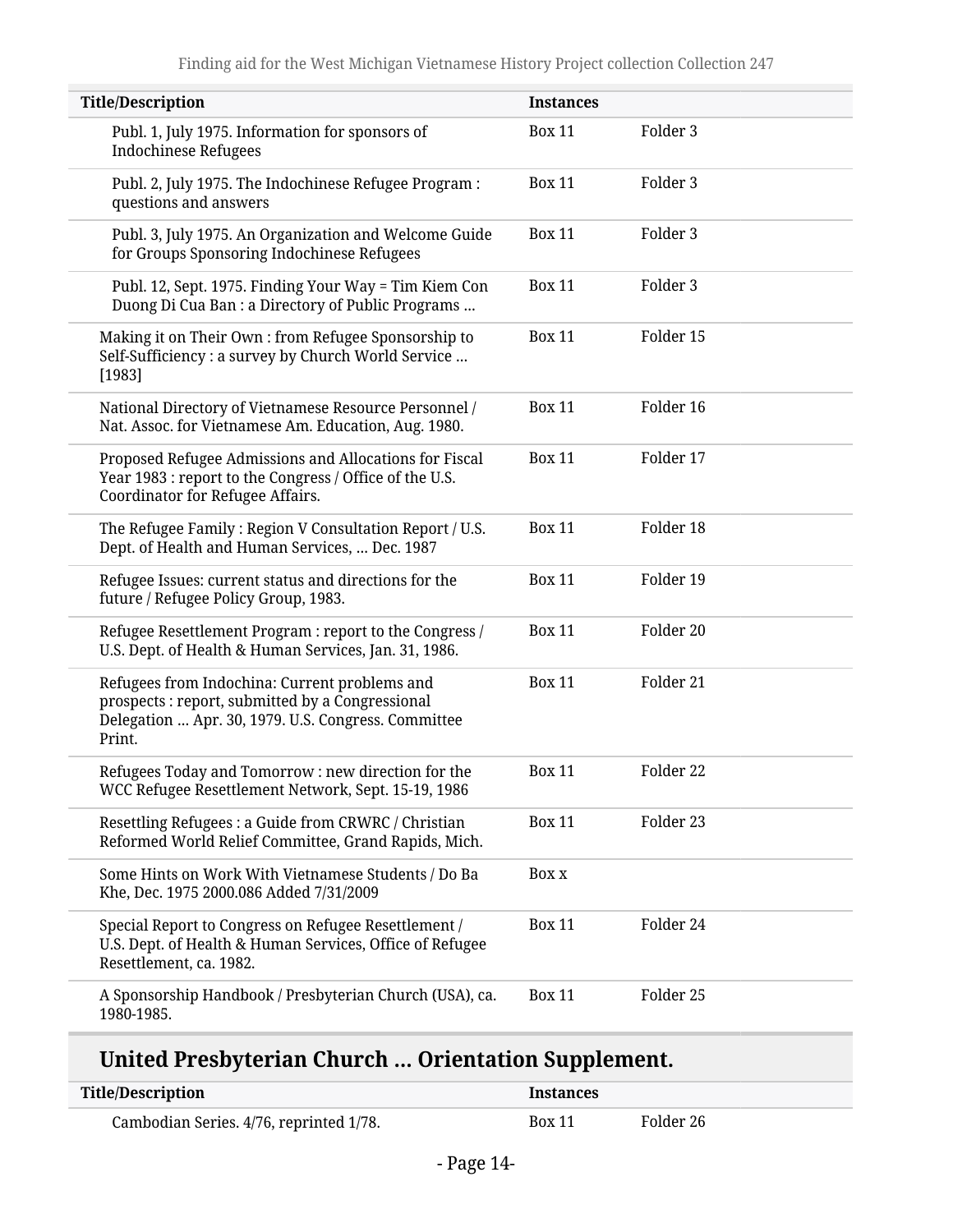| Cambodian Series. 4/76, reprinted 1/78, 10/79.                                                                                                                     | <b>Box 11</b> | Folder 26 |
|--------------------------------------------------------------------------------------------------------------------------------------------------------------------|---------------|-----------|
| The Hmong Series, 1/79, 10/79.                                                                                                                                     | <b>Box 11</b> | Folder 27 |
| U.S. Immigration Law and Policy : 1952-1979 : a report /<br>prepared at the request of Senator Edward M. Kennedy<br>May 1979. U.S. Congress. Committee Print.      | <b>Box 11</b> | Folder 28 |
| U.S. Immigration Policy and the National Interest :<br>executive summary  Mar. 1, 1982 / submitted to the<br>Congress and the President                            | <b>Box 11</b> | Folder 29 |
| Vietnamese Refugee = Nguoi ti nan Viet Nam : Orientation<br>Handbook = Sach Chi Dan / Interagency Task Force for<br>Indochina, Dept. of State, U.S., July 1975.    | <b>Box 11</b> | Folder 2  |
| Vietnamese Refugee = Nguoi ti nan Viet Nam : Orientation<br>Handbook = Sach Chi Dan / Interagency Task Force for<br>Indochina, Dept. of State, U.S., Oct. 1978     | <b>Box 11</b> | Folder 30 |
| Violations of Human Rights in the Socialist Republic of<br>Vietnam, Apr. 30, 1975-Apr. 30, 1983 / by Ginetta Sagan<br>and Stephen Denney. Aurora Foundation, 1983. | <b>Box 11</b> | Folder 1  |
| Working with Refugees : a guide for Community<br>Involvement : manual / U.S. Catholic Conference, 1983.                                                            | <b>Box 11</b> | Folder 31 |

# <span id="page-14-0"></span>**Subseries H. Publications. Periodicals/Serial**

# **Bamboo Telegram**

| <b>Title/Description</b>                                                                                                         | <b>Instances</b> |                     |
|----------------------------------------------------------------------------------------------------------------------------------|------------------|---------------------|
| v. 1, no. 3, Sept., 5/6, Nov./Dec. [1976]                                                                                        | <b>Box 12</b>    | Folder 6            |
| v. 1, no. 7, Jan. 1977                                                                                                           | <b>Box 12</b>    | Folder 6            |
| v. 1, no. 8/9, Feb./Mar. 1977                                                                                                    | <b>Box 12</b>    | Folder 6            |
| v. 1, no. 10, Apr. 1977                                                                                                          | <b>Box 12</b>    | Folder 6            |
| v. 2, nos. 1/2, July/Aug., 1977                                                                                                  | <b>Box 12</b>    | Folder 6            |
| v. 2, no. 3/4, Sept./Oct., [1977]                                                                                                | <b>Box 12</b>    | Folder <sub>6</sub> |
| v. 2, no. 5, Nov. 1977                                                                                                           | <b>Box 12</b>    | Folder <sub>6</sub> |
| Jan./Feb./Mar. [1978]                                                                                                            | <b>Box 12</b>    | Folder <sub>6</sub> |
| The Banner v. 117, no. 35, Sept. 13, 1982                                                                                        | <b>Box 12</b>    | Folder 7            |
| Calvinalia [newsletter] / Office of College Relations, Calvin<br>College and Seminary. v. 21, no. 3, Spring, 1980                | <b>Box 12</b>    | Folder 3            |
| Center for Vietnamese Studies. Newsletter / Southern<br>Illinois University at Carbondale. 2000.086 Fall Semester,<br>1975/1976. | <b>Box 12</b>    | Folder 4            |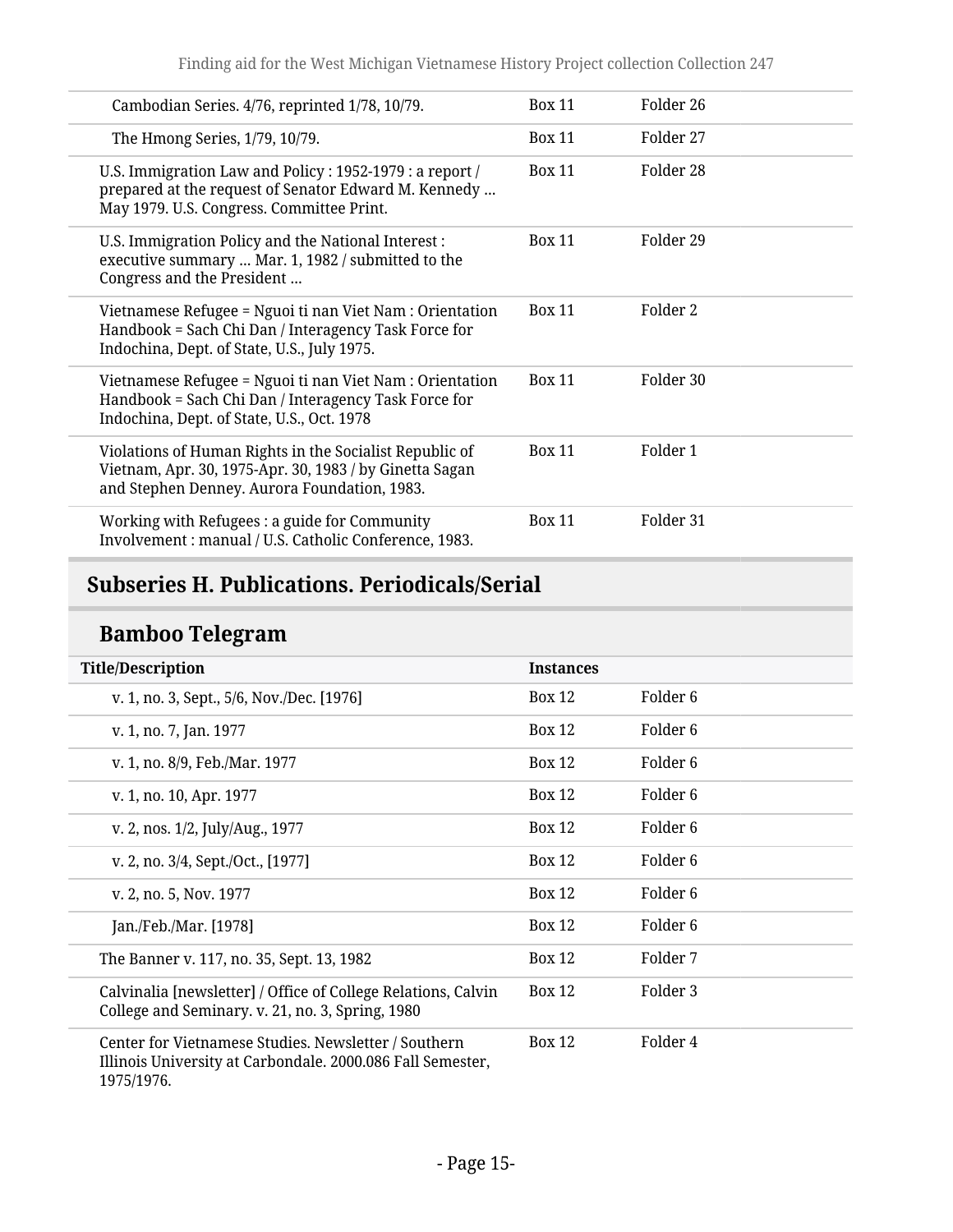#### **Christian Science Monitor: Refugee Crisis : helping the world's homeless / by Edward Girardet.**

| <b>Title/Description</b>                                                | <b>Instances</b> |           |
|-------------------------------------------------------------------------|------------------|-----------|
| Nov. 18, 1980.                                                          | Box x            |           |
| Nov. 19, 1980. Waves of humanity wash across Southeast<br>Asia.         | Box x            |           |
| Nov. 25, 1980. Europe's 'car people' drive to liberty                   | Box x            |           |
| Nov. 28, 1980. Sinking new roots in far-off lands                       | Box x            |           |
| <b>Church Herald</b>                                                    |                  |           |
| <b>Title/Description</b>                                                | <b>Instances</b> |           |
| 1 Reprint of Schipper's "Boat People" part series, Sept.-<br>Nov. 1979. | <b>Box 12</b>    | Folder 10 |
| Sept. 7, 1979                                                           | <b>Box 12</b>    | Folder 10 |
| Sept. 21, 1979 (2)                                                      | <b>Box 12</b>    | Folder 10 |
| Nov. 2, 1979.                                                           | <b>Box 12</b>    | Folder 10 |

#### **Cong Dong Vietnam : bimonthly publication of the Vietnamese Communication Committee Grand Rapids. (In Vietnamese)**

June 26, 1981. Box 12 Folder 10

Oct. 16, 1981. "Making a Refuge a Home" / by Virginia

Sept. 19, 1986. … See Section: Publications by Howard

Jan. 15, 1988. Clipping "A Homeland List" / Austin

| <b>Title/Description</b>       | <b>Instances</b> |           |
|--------------------------------|------------------|-----------|
| Nov. 11, 1988                  | Box 12           | Folder 11 |
| Thang 8, 1994                  | Box 12           | Folder 11 |
| Apr. 1995                      | Box 12           | Folder 11 |
| Nam thu XIV, Thang 06 nam 2002 | Box x            |           |
| Nam Thu XVI, Thang 04 nam 2003 | Box x            |           |
| Nam Thu XVI, Thang 06 nam 2003 | Box x            |           |

#### **Congressional Record: proceedings and debates of the Congress (U.S.)**

| <b>Title/Description</b> |  |
|--------------------------|--|
|--------------------------|--|

Braley, p. 16-17.

Lamberts. P. 8-11.

Schipper.

**Instances** 

Box 12 Folder 10

Box 12 Folder 10

Box 12 Folder 10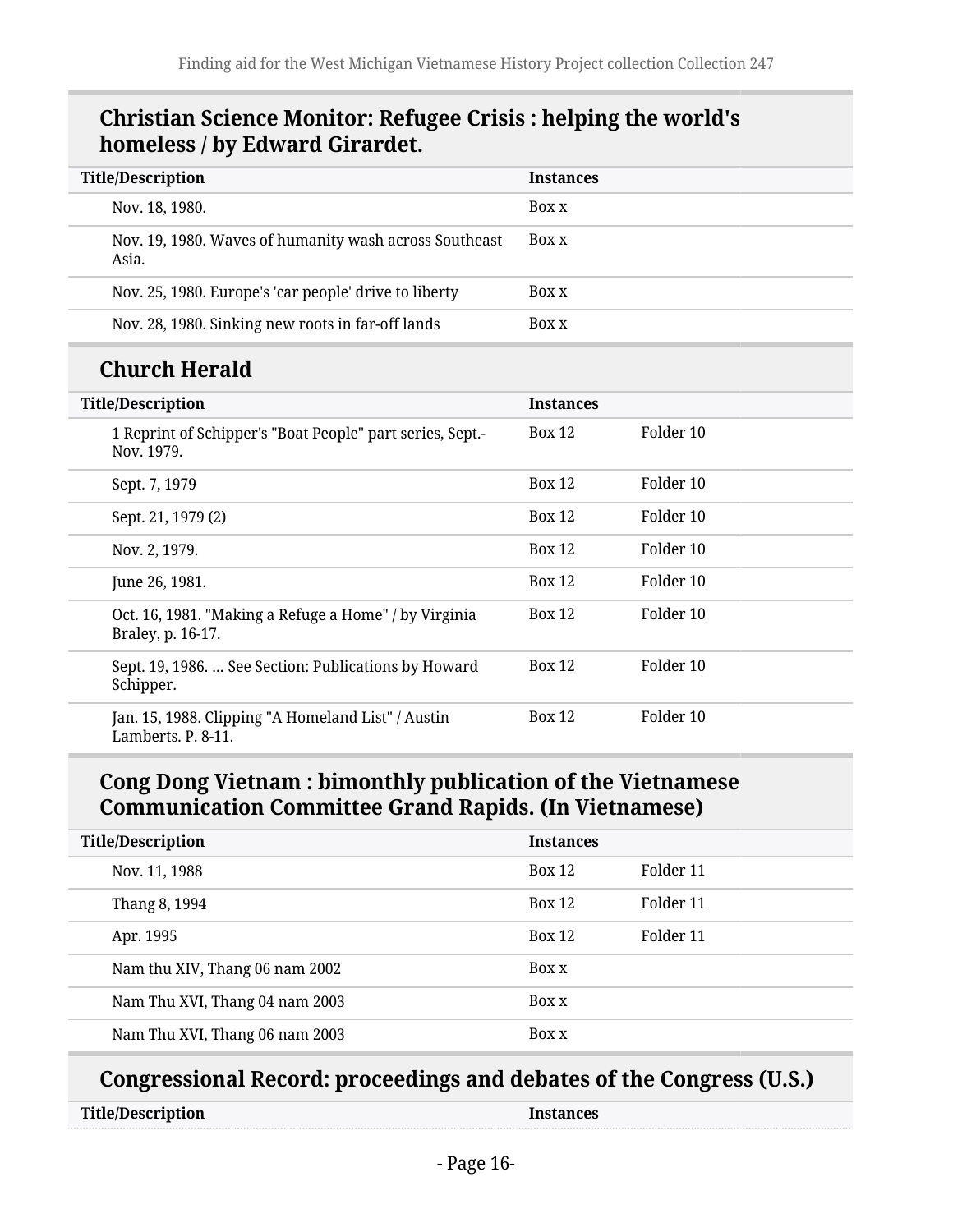| E2330 Apr. 21, 1977 Excerpt                                                                                               | <b>Box 12</b> | Folder 9  |
|---------------------------------------------------------------------------------------------------------------------------|---------------|-----------|
| 95th, First Session. v. 123, no. 25, Feb. 10, 1977. Senate.                                                               | <b>Box 12</b> | Folder 9  |
| 96th, First Session. v. 125, no. 30, Mar. 13, 1979 [Refugee<br>Act of 1979 (S. 643)]                                      | <b>Box 12</b> | Folder 9  |
| 96th, First Session. v. 125, no. 97, July 18, 1979. Church<br>and citizen Groups Support Action on Refugees               | <b>Box 12</b> | Folder 9  |
| 96th, First Session. v. 125, no. 112, Sept. 6, 1979. Refugee<br>Act of 1979.                                              | <b>Box 12</b> | Folder 9  |
| 96th, Second Session. v. 126, no. 146, Sept. 19, 1980.<br>Consultation on U.S. Refugee Programs for 1981.                 | <b>Box 12</b> | Folder 9  |
| CWS Refugee News (Nat. Council of Churches. Church<br>World Service), 1980-1981 (4 issues)                                | <b>Box 12</b> | Folder 12 |
| Department of State Bulletin (U.S.) v. 79, no. 2031, Oct.<br>1979.                                                        | <b>Box 12</b> | Folder 13 |
| Diakonie: Zietschrift des Diakonischen Werkes der<br>Evangelischen Kirche in Deutschland  Nov./Dec. 1979                  | <b>Box 12</b> | Folder 14 |
| Evangelism News (Christian Reformed Board of<br>Evangelism of Greated Grand Rapids) No. 23, Oct. 1979                     | <b>Box 12</b> | Folder 15 |
| Exodus (Presbyterian Church (USA) Refugee Concerns<br>Network v. 3, no. 1, Fall 1984.                                     | <b>Box 12</b> | Folder 16 |
| Grand Rapids Magazine. "The Refugees" / by Kate<br>Convissor. May 1997, pg. 22-29. Photocopy. 2000.086 Added<br>7/31/2009 | <b>Box 12</b> | Folder 1  |
| Grapevine (JSAC: Joint Strategy and Action Committee,<br>Inc.) v. 18, no. 10, May 1987                                    | <b>Box 12</b> | Folder 17 |

# **HEW Refugee Task Force. Report to the Congress.**

| <b>Title/Description</b>                                                                                                                                | <b>Instances</b> |           |
|---------------------------------------------------------------------------------------------------------------------------------------------------------|------------------|-----------|
| Sept. 20, 1976                                                                                                                                          | <b>Box 12</b>    | Folder 18 |
| Dec. 20, 1976                                                                                                                                           | <b>Box 12</b>    | Folder 19 |
| Mar. 21, 1977(2)                                                                                                                                        | <b>Box 12</b>    | Folder 20 |
| June 20, 1977                                                                                                                                           | <b>Box 12</b>    | Folder 21 |
| Reflections of Hope [newsletter] / Hope Reformed Church,<br>G.R. "House of Hope = CAN NHA HY VONG" House at 642<br>Cherry St.                           | <b>Box 12</b>    | Folder 5  |
| Hy Vong. Hope Newsletter, Dec. 1979-May 1982. (10 issues<br>+ wrapper & correspondence)                                                                 | <b>Box 12</b>    | Folder 22 |
| In America : Perspective on Refugee Resettlement<br>(Refugee Service Center, Center for Applied Linguistics /<br>U.S. Dept. of State.) No. 8, Mar. 1990 | <b>Box 12</b>    | Folder 23 |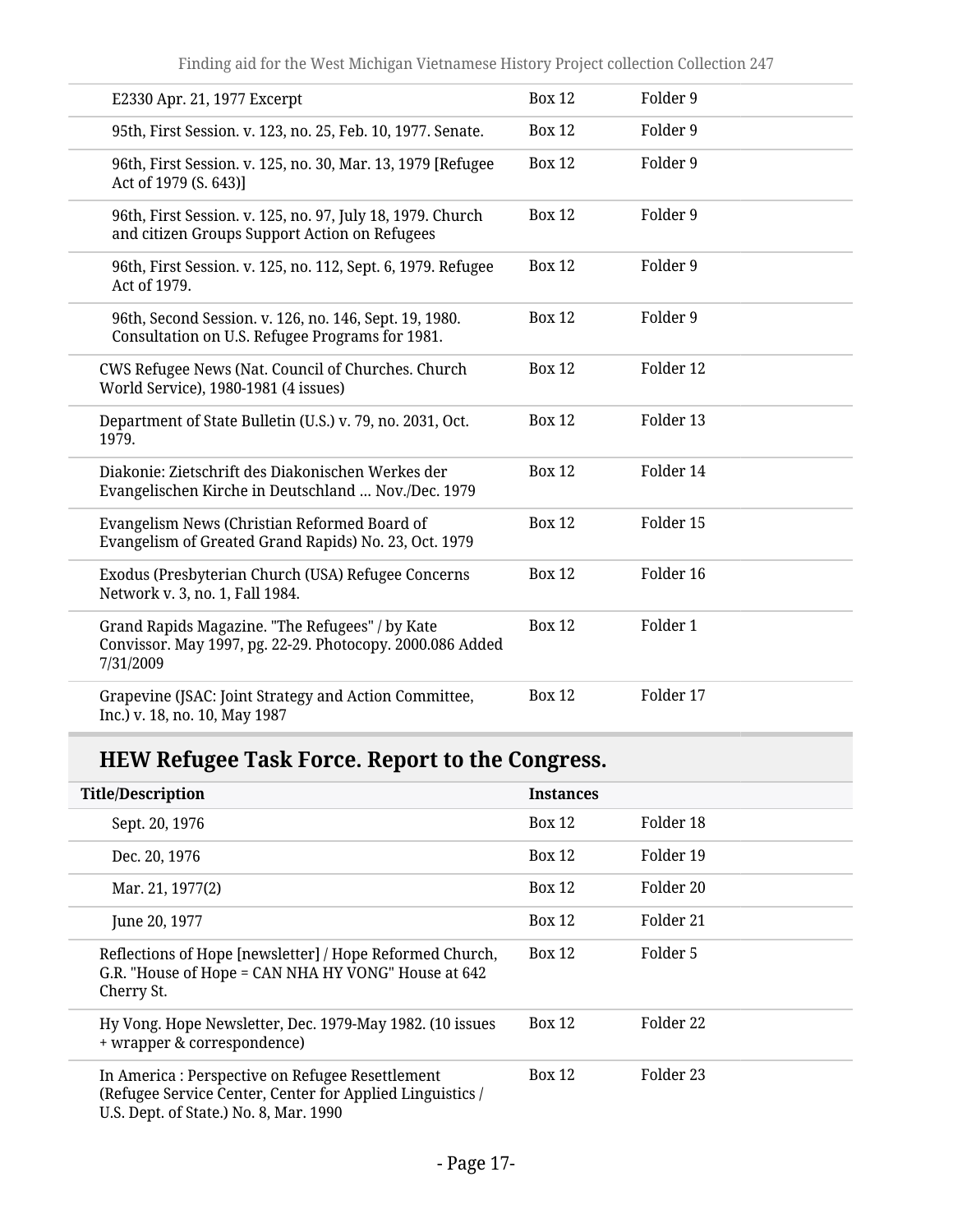| Indochina Issues (Center for Intl. Policy, Indochine<br>Project) 1986-1988 (4 issues). | <b>Box 12</b>    | Folder 24 |
|----------------------------------------------------------------------------------------|------------------|-----------|
| Indochina Refugee Update                                                               |                  |           |
| <b>Title/Description</b>                                                               | <b>Instances</b> |           |
| 1979: May/June, Sept./Oct.                                                             | <b>Box 12</b>    | Folder 30 |
| July 4, 1979, Special                                                                  | <b>Box 12</b>    | Folder 30 |
| 1980: Jan., Apr.                                                                       | <b>Box 12</b>    | Folder 30 |
| Indochinese Refugee "Good News" Newsletter, 1982                                       | <b>Box 12</b>    | Folder 28 |
| Indochinese Refugee Reports                                                            |                  |           |

| <b>Title/Description</b>                               | <b>Instances</b> |           |
|--------------------------------------------------------|------------------|-----------|
| v. 1, 1979/1980, nos. 2, 3, 4, 5, 14, 16, 18(copy), 25 | <b>Box 12</b>    | Folder 29 |
| v. 2, 1980/1981, no. 7                                 | <b>Box 12</b>    | Folder 29 |

### **Indochinese Refugee Education Guides (Bilingual Education Service Center)**

| <b>Title/Description</b>                                                                                | <b>Instances</b> |           |
|---------------------------------------------------------------------------------------------------------|------------------|-----------|
| General Information Series: no. 5, 13                                                                   | <b>Box 12</b>    | Folder 27 |
| Elementary Education Series: Nos. 1-4                                                                   | <b>Box 12</b>    | Folder 26 |
| Preschool Education Series: No. 2                                                                       | <b>Box 12</b>    | Folder 25 |
| Insight on the News / Washington Times Corp. v. 8, no.5,<br>Feb. 3, 1992. Vietnam in the '90s. 2000.086 | <b>Box 12</b>    | Folder 2  |

# **Journal of Refugee Resettlement**

| <b>Title/Description</b>                  | <b>Instances</b> |           |
|-------------------------------------------|------------------|-----------|
| v. 1, no. 2, Mar. 1981                    | <b>Box 12</b>    | Folder 40 |
| v. 1, no. 4, Aug. 1981 2001.074 8/15/2009 | <b>Box 12</b>    | Folder 40 |

### **MMWR : Morbidity and Mortality Weekly Report (Center for Disease Control)**

| <b>Title/Description</b>            |                                                                                            | <b>Instances</b> |           |
|-------------------------------------|--------------------------------------------------------------------------------------------|------------------|-----------|
| Refugees)                           | v. 28, no. 33, Aug. 24, 1979. "Health Status of Indochinese                                | Box 12           | Folder 43 |
| Indochinese Refugees from Thailand" | v. 28, no. 43, Nov. 2, 1979. Reprint. "Diphtheria in                                       | Box 12           | Folder 43 |
|                                     | v. 28, no. 46, Nov. 23, 1979. "Health Status of<br>Kampuchean Refugees - Sakaeo, Thailand" | <b>Box 12</b>    | Folder 43 |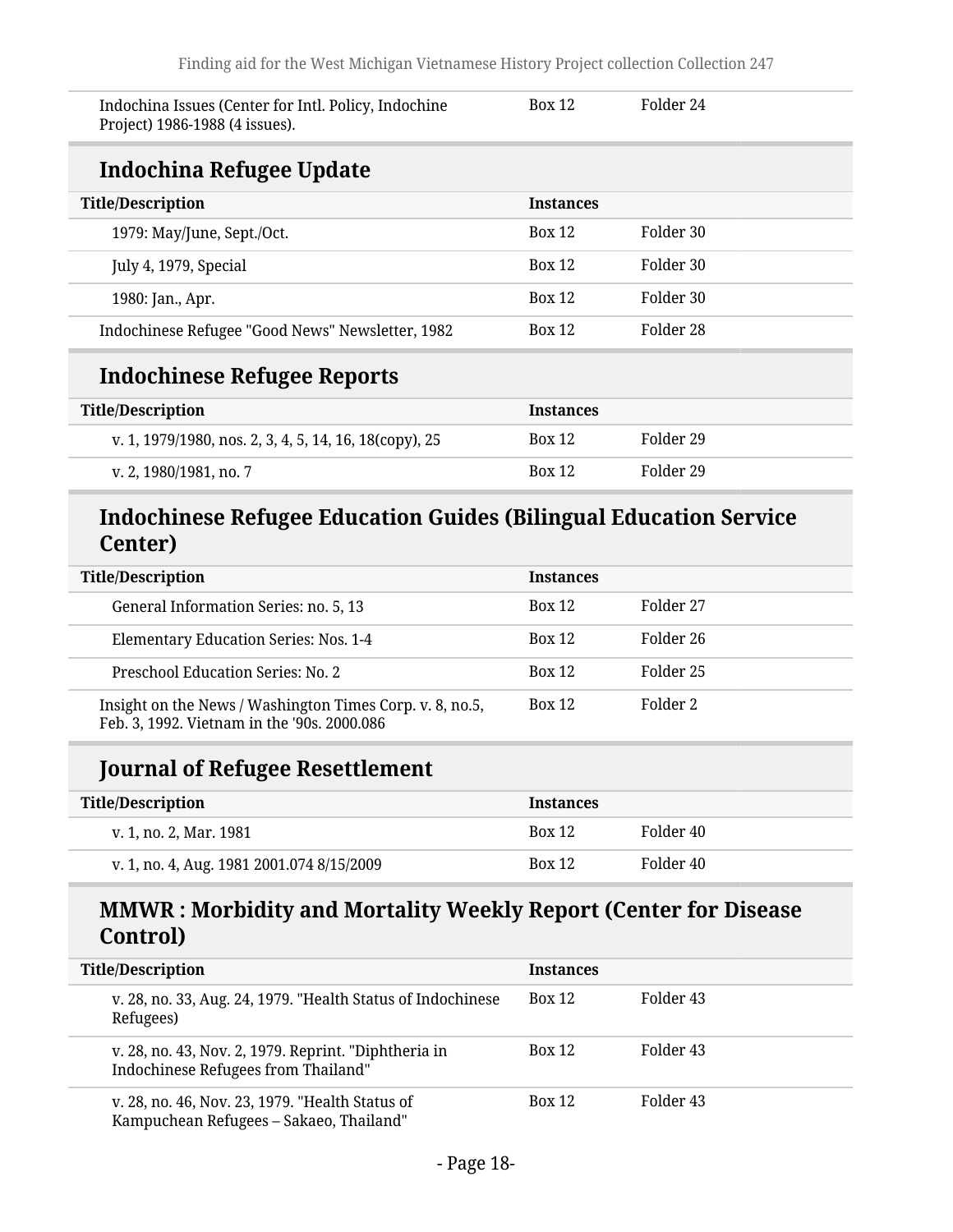#### **Monday : a weekly newsletter on refugee and immigration issues. (Nat. Council of the Churches of Christ)**

| <b>Title/Description</b>                                                                                             | <b>Instances</b> |           |
|----------------------------------------------------------------------------------------------------------------------|------------------|-----------|
| v. 3, no. 1, 3-8, 11-14, 16-18, 20, 40, 42, 45                                                                       | <b>Box 12</b>    | Folder 41 |
| v. 5, no. 43, Nov. 3, 1986 (17 copies + notes) "The<br>Nightmare" / Mardi Seng. [of Grand Rapids, with his<br>photo] | Box 12           | Folder 42 |

### **National Geographic Magazine**

| <b>Title/Description</b>                                                                                                                         | <b>Instances</b> |           |
|--------------------------------------------------------------------------------------------------------------------------------------------------|------------------|-----------|
| v. 139, no. 3, Mar. 1971. Including "The Lands and<br>Peoples of Southeast Asia." + folded map                                                   | <b>Box 12</b>    | Folder 44 |
| v. 176, no. 5, Nov. 1989. Including "Vietnam : Hard road<br>to Peace" + folded map + a second copy from 2000.086 &<br>map (double check is dup.) | <b>Box 12</b>    | Folder 45 |

# **Our World (Pathfinders High School, Godfrey-Lee Bilingual Program …)**

| <b>Title/Description</b>           | <b>Instances</b> |                      |
|------------------------------------|------------------|----------------------|
| v. 1, no. 2, Mar. 23, 1995         | <b>Box 12</b>    | Folder 46            |
| <b>Refugee Reports</b>             |                  |                      |
| <b>Title/Description</b>           | <b>Instances</b> |                      |
| v. 2, 1980, no. 7                  | <b>Box 12</b>    | Folder 47            |
| v. 7, 1986, nos. 7, 8, 10-12       | <b>Box 12</b>    | Folder 48            |
| v. 8, 1987, nos. 3-6, 8-11         | <b>Box 12</b>    | Folder <sub>49</sub> |
| v. 9, 1988, nos. 1, 4-12           | <b>Box 12</b>    | Folder 50            |
| v. 10, 1989, nos. 1, 3-6, 8-10, 12 | <b>Box 12</b>    | Folder 51            |
| v. 11, 1990, nos. 1-8, 10-12       | <b>Box 12</b>    | Folder 52            |
| v. 12, 1991, nos. 1-9              | <b>Box 12</b>    | Folder 53            |
| v. 13, 1992, nos. 1-5, 7-10        | <b>Box 12</b>    | Folder 54            |
| v. 15, 1994, nos. 1, 6-12          | <b>Box 12</b>    | Folder 55            |
| v. 16, 1995, nos. 3-12             | <b>Box 12</b>    | Folder 56            |
| v. 17, 1996, nos. 1-3, 5-12        | <b>Box 12</b>    | Folder 57            |
| v. 18, 1997, nos. 1-7, 9-10        | <b>Box 12</b>    | Folder 58            |
| v. 19, 1998, nos. 3-5, 9           | <b>Box 12</b>    | Folder 59            |

### **Refugee Update (United Nations High Commissioner for Refugees)**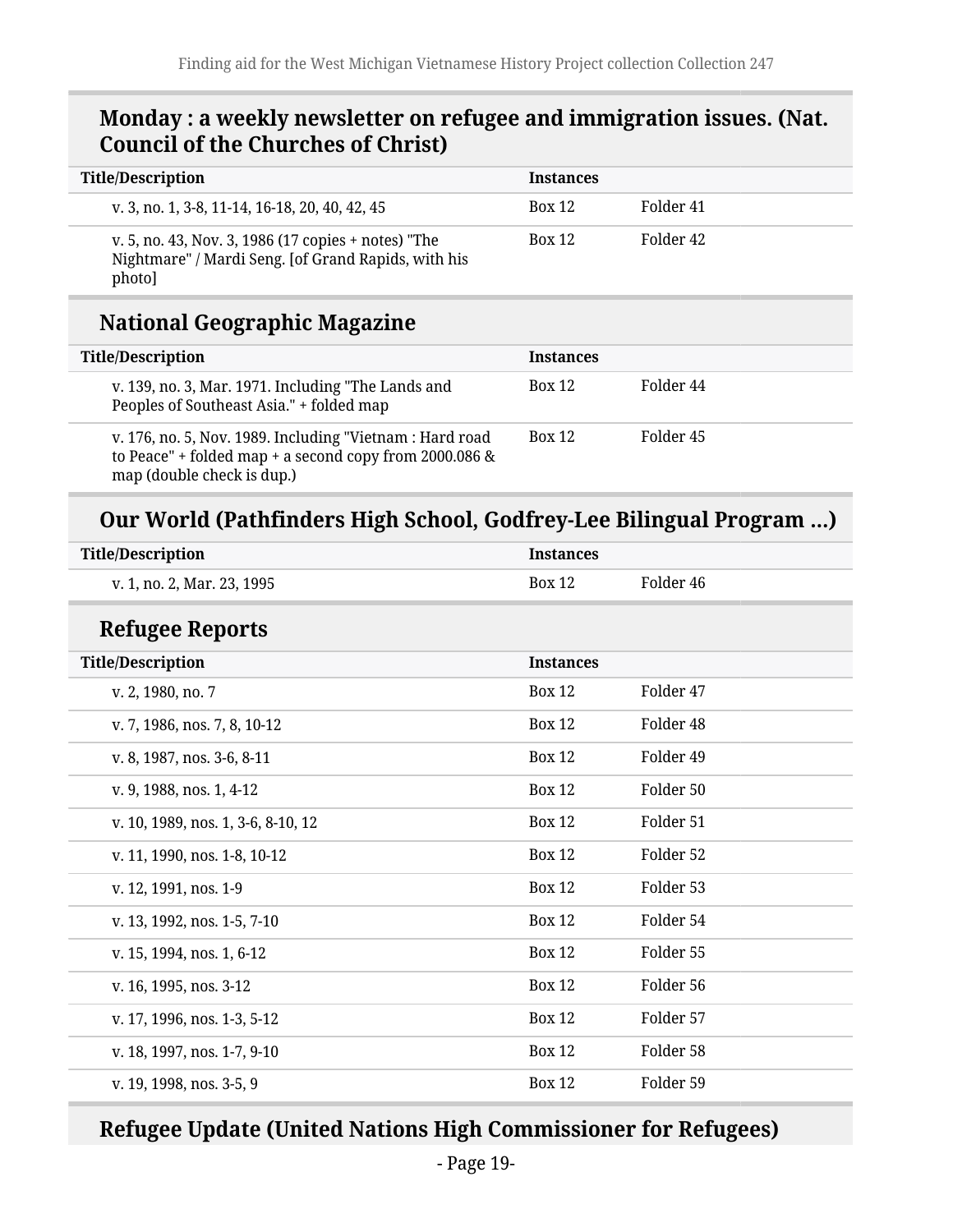| <b>Title/Description</b> | <b>Instances</b> |          |
|--------------------------|------------------|----------|
| No. 20, Nov. 23, 1979    | <b>Box 12</b>    | Folder 8 |
| No. 25, Feb. 14, 1980    | <b>Box 12</b>    | Folder 8 |
| No. 53, Feb. 3, 1982     | <b>Box 12</b>    | Folder 8 |

### **Refugees Magazine**

| <b>Title/Description</b> | <b>Instances</b> |          |
|--------------------------|------------------|----------|
| 1986, nos. 28, 30, 32    | <b>Box 13</b>    | Folder 1 |
| 1991, no. 82             | <b>Box 13</b>    | Folder 2 |
| 1993, nos. 93 & 94       | <b>Box 13</b>    | Folder 3 |
| 1994, nos. 95, 96, 97    | <b>Box 13</b>    | Folder 4 |
| 1995, Nos. 99, 100, 102  | <b>Box 13</b>    | Folder 5 |
| 1996, Nos. 104, 105, 106 | <b>Box 13</b>    | Folder 6 |
| 1997, nos. 197 & 109.    | <b>Box 13</b>    | Folder 7 |

## **Refugees & Human Rights Newsletter (Church World Service)**

| <b>Title/Description</b> | <b>Instances</b> |          |
|--------------------------|------------------|----------|
| v. 3, no. 1              | <b>Box 13</b>    | Folder 9 |
| v. 4, no. 1, Fall 1979   | <b>Box 13</b>    | Folder 9 |
| Summer 1983              | <b>Box 13</b>    | Folder 9 |

### **Select Commission on Immigration & Refugee Policy Newsletter.**

| <b>Title/Description</b>                                   | <b>Instances</b> |          |
|------------------------------------------------------------|------------------|----------|
| 1979, no. 1                                                | <b>Box 13</b>    | Folder 8 |
| 1980, nos. 3-5-11, 11 [sic 12](2), 1981, nos. 13(2), 14(2) | <b>Box 13</b>    | Folder 8 |

### **Select Commission on Immigration & Refugee Policy. Semi-Annual Report**

| <b>Title/Description</b>                                      | <b>Instances</b> |           |
|---------------------------------------------------------------|------------------|-----------|
| 2nd, Sept. 1, 1980                                            | <b>Box 13</b>    | Folder 10 |
| <b>Time</b>                                                   |                  |           |
| <b>Title/Description</b>                                      | <b>Instances</b> |           |
| Feb. 22, 1982, no. 8. U.S. Immigration: Stemming the<br>Tide. | <b>Box 13</b>    | Folder 11 |
| Apr. 15, 1985. Special Section : Vietnam, 10 years later      | <b>Box 13</b>    | Folder 12 |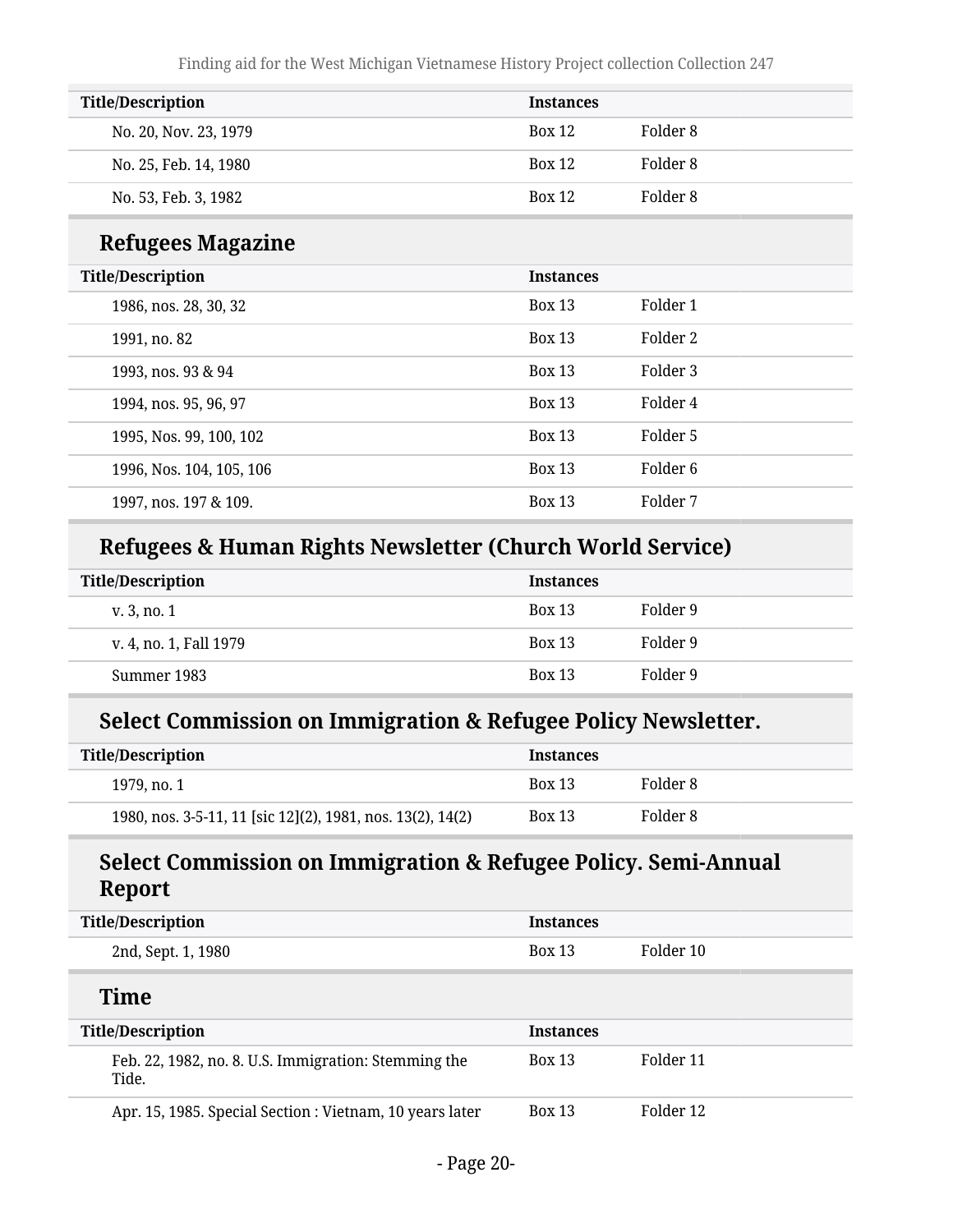| Face of American, v. 126, no. 1. [Photocopy]                                |                  |           |
|-----------------------------------------------------------------------------|------------------|-----------|
| UNHCR: news from the United Nations High Commissioner for<br>Refugees.      |                  |           |
| <b>Title/Description</b>                                                    | <b>Instances</b> |           |
| No. 1, Mar./Apr. 1979                                                       | <b>Box 13</b>    | Folder 21 |
| Unser Auftrag: Zeitschrift fur Mitarbeiter in der Kirche                    |                  |           |
| <b>Title/Description</b>                                                    | <b>Instances</b> |           |
| No. 2, Feb. 1980.                                                           | <b>Box 13</b>    | Folder 22 |
| U.S. Committee for Refugees. Issue Brief.                                   |                  |           |
| <b>Title/Description</b>                                                    | <b>Instances</b> |           |
| Sept. 1989. Refugees at Our border : the U.S. Resonse to<br>Asylum Seekers. | <b>Box 13</b>    | Folder 14 |
| July 1991. Mass Exodus: Iraqi Refugees in Iran                              | <b>Box 13</b>    | Folder 14 |
| U.S. Committee for Refugees. Issue Paper.                                   |                  |           |
| <b>Title/Description</b>                                                    | <b>Instances</b> |           |
| Oct. 1987. Uncertain Harbors: the plight of Vietnamese<br>Boat People.      | <b>Box 13</b>    | Folder 15 |
| U.S. Committee for Refugees Report.                                         |                  |           |
| <b>Title/Description</b>                                                    | <b>Instances</b> |           |
| Aug. 1982. Cambodian Refugees in Thailand : the limits<br>of asylum.        | <b>Box 13</b>    | Folder 16 |
| U.S. Congress. House of Representatives. Report.                            |                  |           |
| <b>Title/Description</b>                                                    | <b>Instances</b> |           |
| 96th Congress, 1st Session. Report No. 96-608. The<br>Refugee Act of 1979.  | <b>Box 13</b>    | Folder 17 |
| U.S. Congress. Senate. Reports.                                             |                  |           |
| <b>Title/Description</b>                                                    | <b>Instances</b> |           |
| 96th Congress, 2nd Session. Report No. 96-590 Refugee<br>Act of 1980.       | <b>Box 13</b>    | Folder 18 |

| Title/Description | <b>Instances</b> |
|-------------------|------------------|
|-------------------|------------------|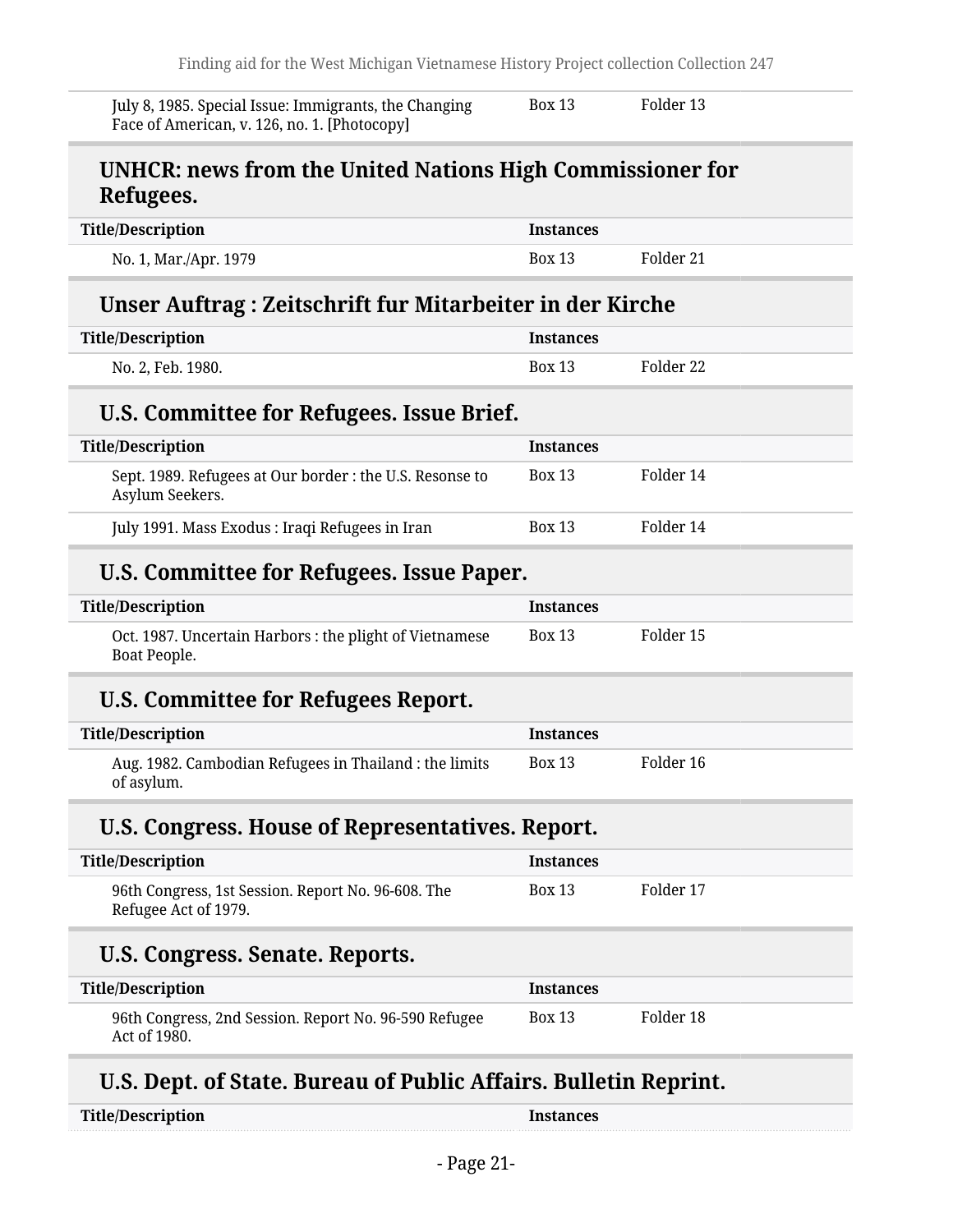| Dec. 1979. Refugees : an International Obligation / by<br>Harry F. Young. | <b>Box 13</b> | Folder 19 |
|---------------------------------------------------------------------------|---------------|-----------|
| 1981 Human Rights Report.                                                 | <b>Box 13</b> | Folder 19 |

# **U.S. Dept. of State. Bureau of Public Affairs. Current policy.**

| <b>Title/Description</b>                                          | <b>Instances</b> |                      |
|-------------------------------------------------------------------|------------------|----------------------|
| No. 178. Global Refugee Problems. Apr. 30, 1980.                  | <b>Box 13</b>    | Folder 20            |
| No. 201. Refugees: a Global Issue, July 23, 1980.                 | <b>Box 13</b>    | Folder 20            |
| No. 206. Human Rights and the National Interest. Aug. 4,<br>1980. | <b>Box 13</b>    | Folder 20            |
| No. 208. Human Freedom: American's Vision. Aug. 7,<br>1980.       | <b>Box 13</b>    | Folder <sub>20</sub> |
| No. 231. The United States and World Refugees, oct. 6,<br>19890.  | <b>Box 13</b>    | Folder 20            |
| No. 241. The Foreign Policy of Human Rights, Oct. 21,<br>1980.    | <b>Box 13</b>    | Folder 20            |
| No. 293. U.S. Commitment to Human Rights. July 14,<br>1981.       | <b>Box 13</b>    | Folder 20            |
| No. 342. Use of Chemical Weapons in Asia. Nov. 10, 1981.          | <b>Box 13</b>    | Folder 20            |
| No. 517. Proposed Refugee Admissions for FY 1984.                 | <b>Box 13</b>    | Folder 20            |
| No. 1004. Proposed Refugee Admissions for FY 1988.                | <b>Box 13</b>    | Folder 20            |

# **The Volunteer (American Red Cross, Kent Co. Chapter)**

| <b>Title/Description</b>                                                 | <b>Instances</b> |           |
|--------------------------------------------------------------------------|------------------|-----------|
| 1980: June                                                               | <b>Box 13</b>    | Folder 24 |
| West Michigan Magazine                                                   |                  |           |
| <b>Title/Description</b>                                                 | <b>Instances</b> |           |
| v. 14, no. 9, Sept. 1985. "The New Immigrants" / Jane<br>Ammeson, p. 91. | <b>Box 13</b>    | Folder 25 |
| World Refugee Survey (U.S. Comm. On Refugees)                            |                  |           |
| <b>Title/Description</b>                                                 | <b>Instances</b> |           |
| 1980                                                                     | <b>Box 13</b>    | Folder 26 |

| 1999 | <b>DUAL 10</b> | TOTACL AV |
|------|----------------|-----------|
| 1984 | <b>Rox 13</b>  | Folder 26 |
| 1988 | <b>Box 13</b>  | Folder 26 |
|      |                |           |

# **Viet Nam Update**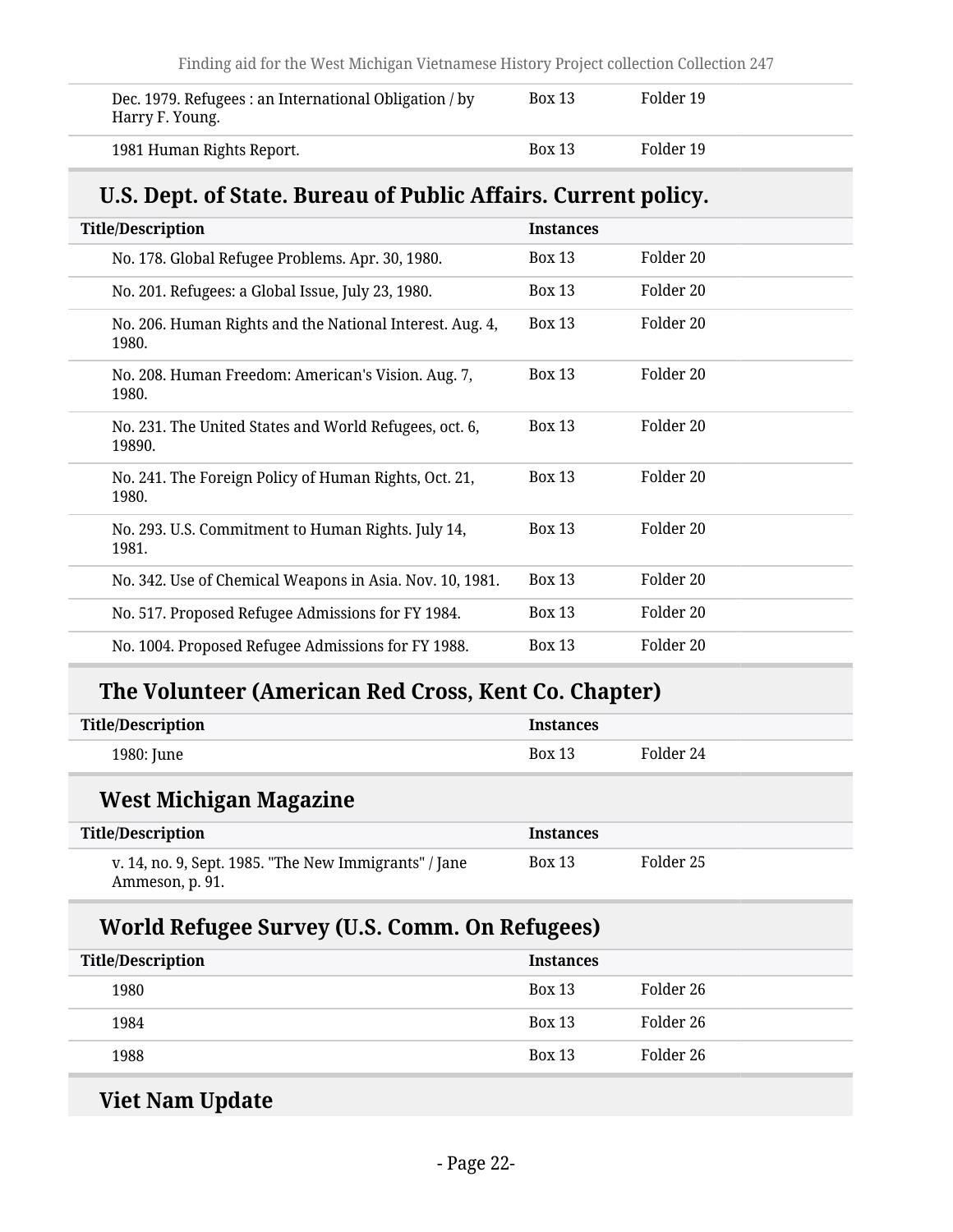| <b>Title/Description</b>                                                                                     | <b>Instances</b> |                      |
|--------------------------------------------------------------------------------------------------------------|------------------|----------------------|
| 1981                                                                                                         | Box x            |                      |
| <b>Vietnam Tribune.</b>                                                                                      |                  |                      |
| <b>Title/Description</b>                                                                                     | <b>Instances</b> |                      |
| v. 1, no. 1, Mar. 15, 1984.                                                                                  | <b>Box 13</b>    | Folder <sub>23</sub> |
| <b>Vietnamese Language Publications</b>                                                                      |                  |                      |
| <b>Title/Description</b>                                                                                     | <b>Instances</b> |                      |
| Cuu-Chien Bihn, 1996                                                                                         | Box 11.5         | Folder 1             |
| Dac San Linh Thao, So 1, He 94                                                                               | Box 11.5         | Folder 2             |
| Dac San Linh Thao, So 2, Hov. 94                                                                             | Box 11.5         | Folder 3             |
| Dac San Binh Minh [1995]                                                                                     | Box 11.5         | Folder 4             |
| Gop Bilt(?) Michigan                                                                                         | Box 11.5         | Folder 5             |
| Hoi Sinh Vien Viet Nam, G.R.J.C. 1989                                                                        | Box 11.5         | Folder <sub>6</sub>  |
| Sach Huong Dan: Nguoi Ti Nan Tai, Grand Rapids (2?) [A<br>Guide to Grand Rapids Resettlement, n.d. ca. 1980] | Box 11.5         | Folder 7             |
| Tinh Thuong, So 15, 1978                                                                                     | Box 11.5         | Folder <sub>8</sub>  |
| Nguoi Viet, So. 1                                                                                            | Box 11.5         | Folder 9             |
|                                                                                                              |                  |                      |

# **Nguoi Viet Michigan (Added to collection from GRHSC periodicals)**

| <b>Title/Description</b> |                                                      | <b>Instances</b> |
|--------------------------|------------------------------------------------------|------------------|
|                          | So 1, Thang 12, 1994                                 | Box 11.5         |
|                          | So 2, Thang 2, 1995                                  | Box 11.5         |
|                          | So 3, Thang 4, 1995                                  | Box 11.5         |
|                          | So 4, Thang 7, 1995                                  | Box 11.5         |
|                          | So 5, Thang 10, 1995                                 | Box 11.5         |
|                          | So 6, Thang 12, 1995                                 | Box 11.5         |
|                          | So 7, Thang 2, 1996                                  | Box 11.5         |
|                          | So 7, Thang 2, 1996 c. 2. Original to the collection | Box 11.5         |
|                          | So 8, Thang 4, 1996                                  | Box 11.5         |
|                          | So 9, Thang 7, 1996                                  | Box 11.5         |
|                          | So 10, Thang 10, 1996                                | Box 11.5         |
|                          | So 11, Thang 12, 1996                                | Box 11.5         |
|                          | So 12, Thang 01, 1997                                | Box 11.5         |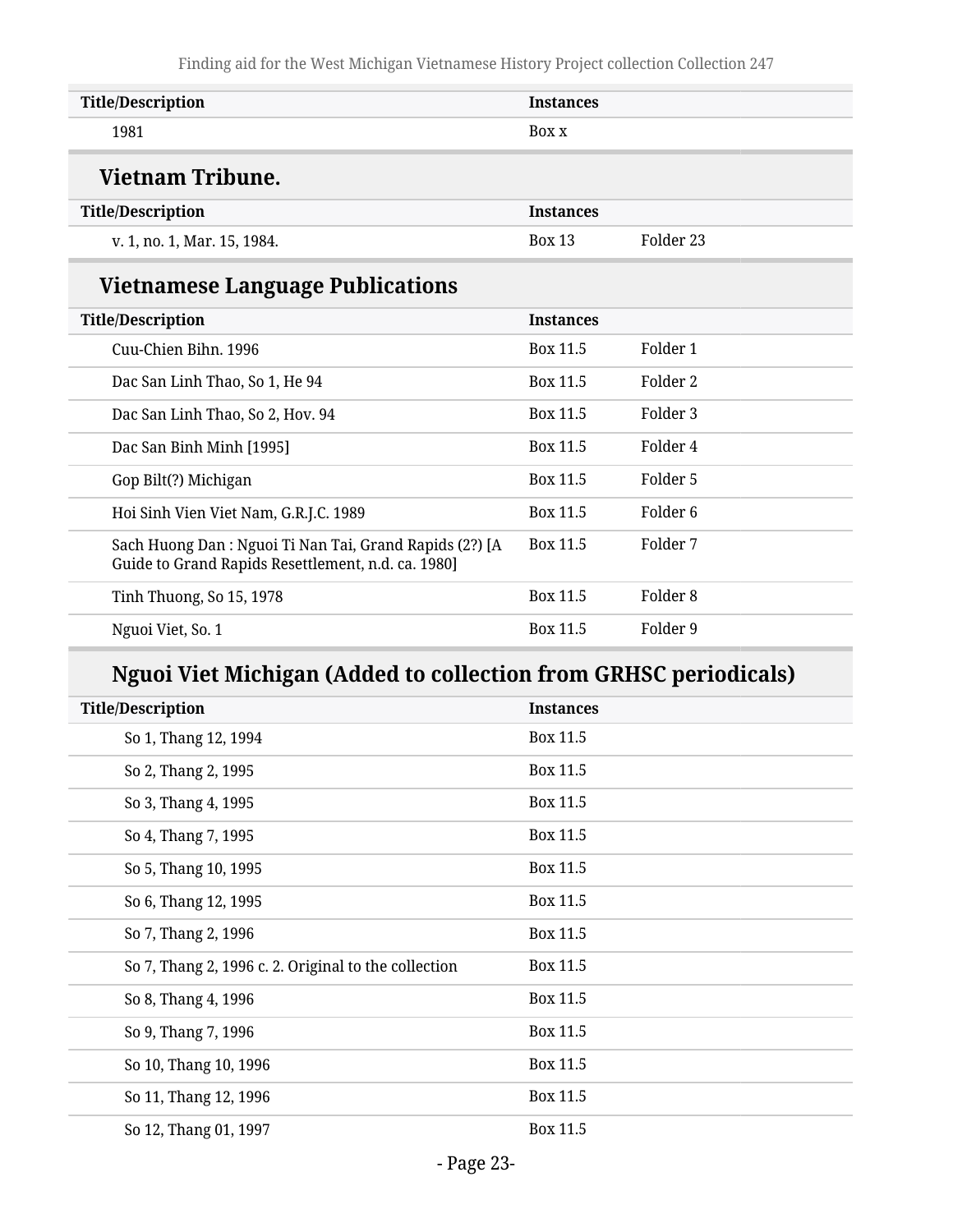| So 13, Thang 04, 1997                                                           | Box 11.5 |
|---------------------------------------------------------------------------------|----------|
| So 14, Thang 06, 1997                                                           | Box 11.5 |
| So 16, Thang 01, 1998                                                           | Box 11.5 |
| Dac San Binh Minh IV DNF, 2/19/2004                                             | Box 11.5 |
| Tet. Trung Thu. (Autumn Festival) In Vietnamese &<br>English.                   | Box x    |
| Viet Van Doc Ban = Teacher's Manual / Tran Van Dien.<br>Grand Rapids, Mi. 1976? | Box x    |

### **Reports.**

| <b>Title/Description</b>                           | <b>Instances</b> |           |  |
|----------------------------------------------------|------------------|-----------|--|
| Geelhoed Report to the U.S. Senate Committee 1977. | <b>Box 14</b>    | Folder 93 |  |
| Misc. Reports, 1979, 1980, 1982, 1994, 1995.       | <b>Box 14</b>    | Folder 94 |  |
| Student Reports, 1986, 1995.                       | <b>Box 14</b>    | Folder 95 |  |
| Congressional Records, Refugees, 1979, 1980.       | <b>Box 14</b>    | Folder 96 |  |

# <span id="page-23-0"></span>**Subseries I. Publications. Local Resource Documents**

| <b>Title/Description</b>                                                                                                                                                                 | <b>Instances</b> |
|------------------------------------------------------------------------------------------------------------------------------------------------------------------------------------------|------------------|
| The Hmong: toward guidelines for a special education<br>referral and evaluation system / by Marian Levine,<br>Lansing School District, June 1982.                                        | Box 9            |
| Indochinese Resource PAC : Helps for the Helpers /<br>Produced by the Good Samaritan Center for Sponsors of<br>Indochinese Refugees / compiled & edited by M. Jo Waters.<br>Summer 1979. | Box 9            |

# **Educational Materials.**

| <b>Title/Description</b>                           | <b>Instances</b> |            |
|----------------------------------------------------|------------------|------------|
| [Educational Info] Background, 1977-1980.          | <b>Box 14</b>    | Folder 97  |
| [Educational Info] Testing & Placement, 1977-1980. | <b>Box 14</b>    | Folder 98  |
| [Educational Info] Initial English, 1977-1980.     | <b>Box 14</b>    | Folder 99  |
| [Educational Info] General English, 1977-1980.     | <b>Box 14</b>    | Folder 100 |
| [Educational Info] Resources, 1977-1980.           | Box 14           | Folder 101 |
| Educational Publications, 1976-1978, 1981, n.d.    | <b>Box 14</b>    | Folder 102 |

### **Books.**

**Title/Description Instances**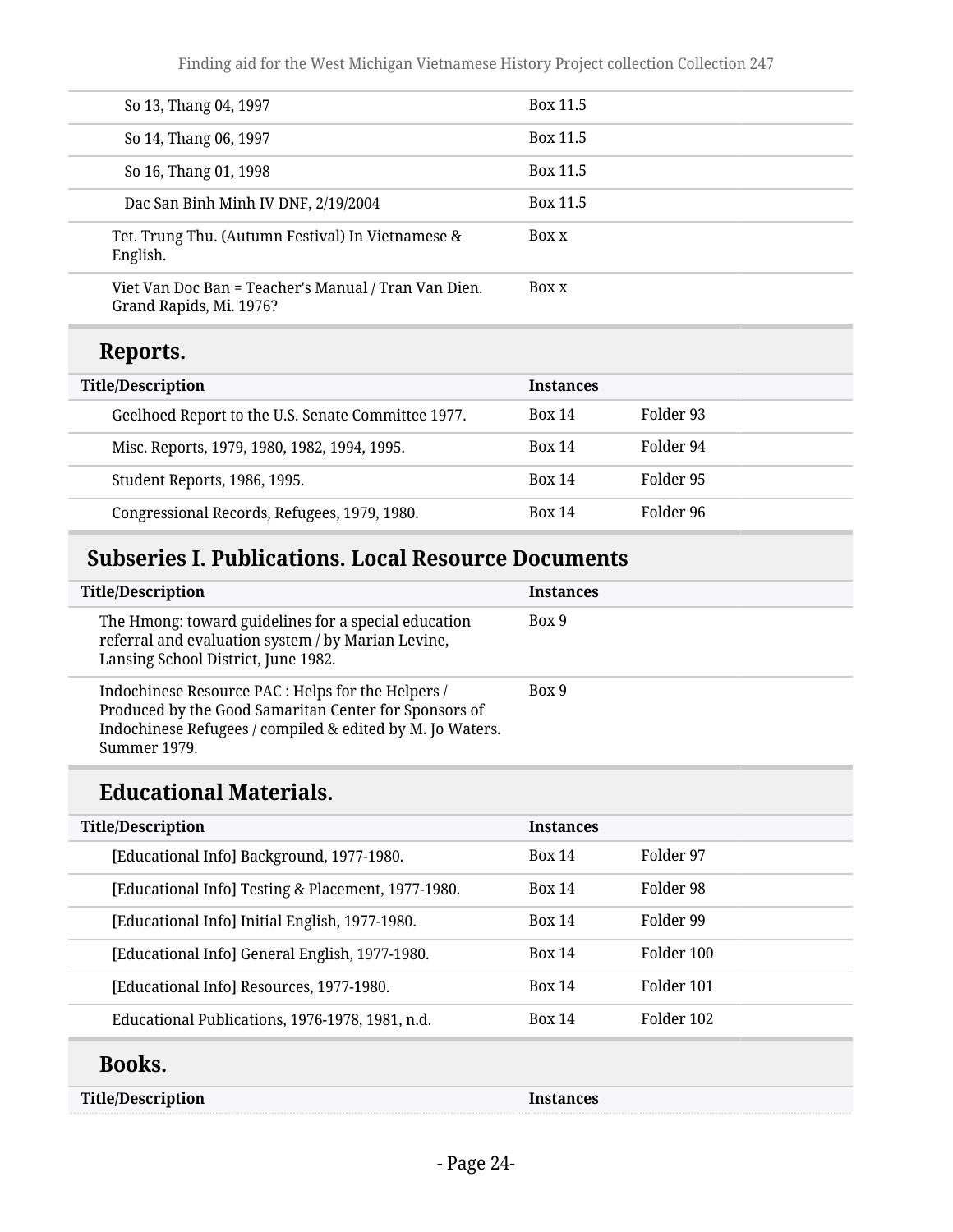| Nearly 50 books on the topics of refugees, Indochinese                                                             | <b>Box 15</b> |
|--------------------------------------------------------------------------------------------------------------------|---------------|
| languages, cultures, and personal experiences, as well<br>as educational books. *Complete listing attached to this | <b>Box 18</b> |
| document.                                                                                                          | <b>Box 16</b> |
|                                                                                                                    | <b>Box 17</b> |

# **Newspaper Clippings**

| <b>Title/Description</b>                               | <b>Instances</b> |                   |
|--------------------------------------------------------|------------------|-------------------|
| Large newspaper clippings, 1985, 1995.                 | <b>Box 19</b>    |                   |
| "Parade" serial, 1978, 1983.                           | <b>Box 19</b>    | Folder 103        |
| Newspaper clippings, Span: Feb 1976--Nov 1998.         | <b>Box 20</b>    | Folder<br>104-212 |
| Newspaper clippings, No Date.                          | <b>Box 20</b>    | Folder<br>213-251 |
| Newspaper clippings: Area Businesses, 1981, 1982, n.d. | <b>Box 21</b>    | Folder 252        |
| Misc. clippings: Freedom Picnic Flyer, 1985.           | <b>Box 21</b>    | Folder 253        |
| Misc. clippings: Memorial Service Invitation, 1989.    | <b>Box 21</b>    | Folder 254        |
| Misc. clippings: Tet Greeting, n.d.                    | <b>Box 21</b>    | Folder 255        |
| Misc. clippings: Wyoming Community Ed. Memo, 1984.     | <b>Box 21</b>    | Folder 256        |

# <span id="page-24-0"></span>**Subseries J. Scrapbooks**

| <b>Title/Description</b>          | <b>Instances</b> |            |
|-----------------------------------|------------------|------------|
| Resource Materials, 1979, 1980.   | <b>Box 21</b>    | Folder 257 |
| Scrapbook, 1975-1979.             | <b>Box 21</b>    | Folder 258 |
| Scrapbook, 1980-1982.             | <b>Box 21</b>    | Folder 259 |
| Brown scrapbook, 1979, 1981-1984. | <b>Box 22</b>    | Folder 260 |

# <span id="page-24-1"></span>**Subseries K. Images**

# **Photo Albums**

| <b>Title/Description</b>                                                                                           | <b>Instances</b> |
|--------------------------------------------------------------------------------------------------------------------|------------------|
| Silver Photo Album with leaf patterned cover, contains<br>44 color and b & w photographs, n.d.                     | <b>Box 23</b>    |
| Tan Photo Album with woven design cover, contains<br>40 color and b&w photographs, from 3"x5" and up, Aug<br>1980. | <b>Box 23</b>    |
| Brown photo album with wood finish cover, contains 50<br>color and b&w photographs of various size, Mar 1975.      | <b>Box 23</b>    |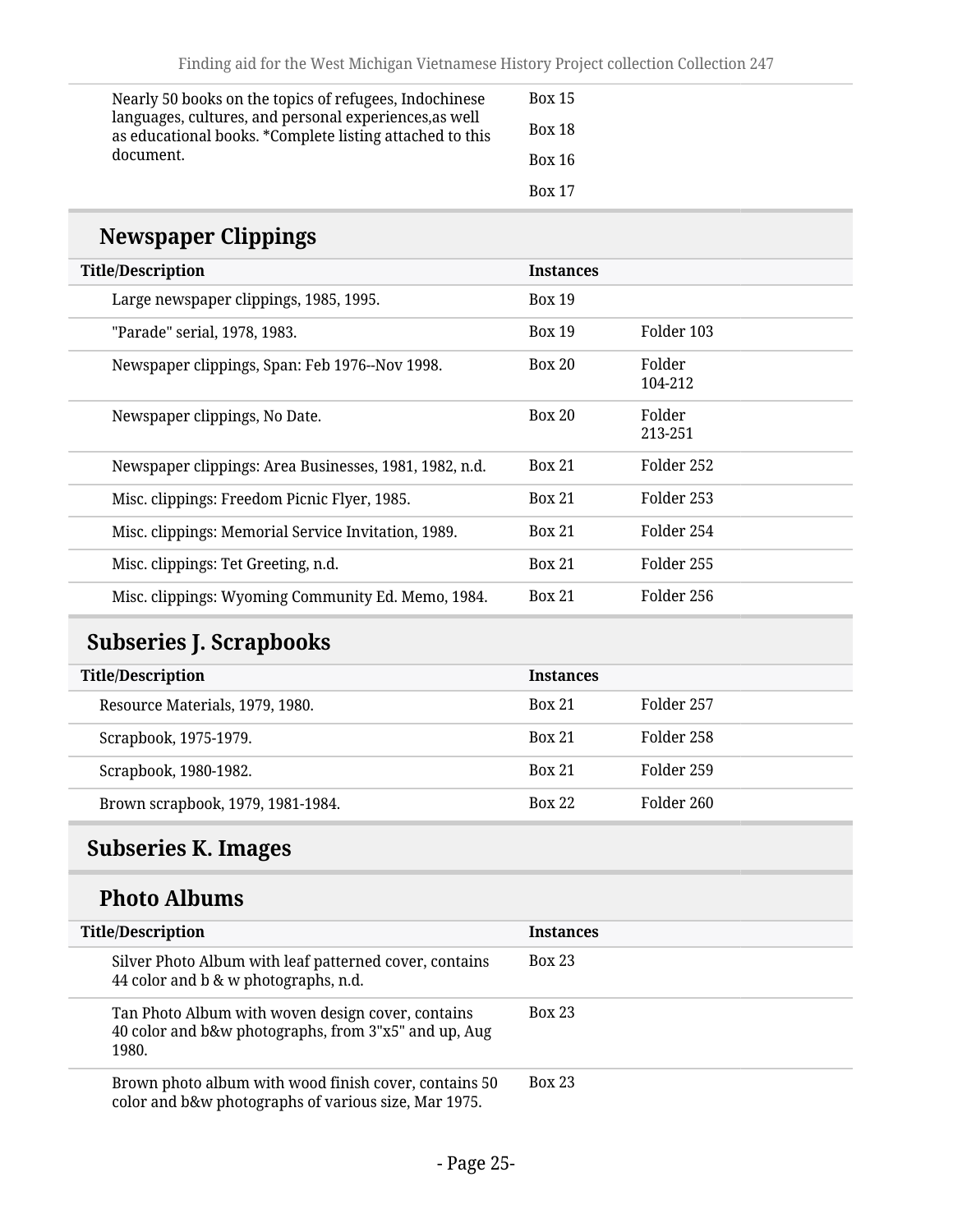| Postcards.                                                                                                                                                                                                                     |                  |                     |
|--------------------------------------------------------------------------------------------------------------------------------------------------------------------------------------------------------------------------------|------------------|---------------------|
| <b>Title/Description</b>                                                                                                                                                                                                       | <b>Instances</b> |                     |
| "Daily Life. Vietnam", 29/5/1995. Published set of 10<br>modern color photo postcards, in folder w additional<br>images on the cover.                                                                                          | <b>Box 24</b>    | Folder (26)1        |
| <b>Photographs</b>                                                                                                                                                                                                             |                  |                     |
| <b>Title/Description</b>                                                                                                                                                                                                       | <b>Instances</b> |                     |
| "Freedom Flight Refugee Center", March 1989. (31 Kodak<br>Color) Most exterior views of the building with a man<br>& two women, believed to be unidentified staff of the<br>Center. A few interiors also include staff.        | <b>Box 24</b>    | Folder (26)2        |
| March 1989. Unknown Celebration (11 Kodak Color)                                                                                                                                                                               | <b>Box 24</b>    | Folder 2.5          |
| Freedom Flight Refugee Center Retreat, May 1987. (6<br>Kodak Color)                                                                                                                                                            | <b>Box 24</b>    | Folder (26)3        |
| Women's Workshop. (3 color Kodak Instamatic type)                                                                                                                                                                              | <b>Box 24</b>    | Folder (26)4        |
| Freedom Festival. Note: Items found in two commercial<br>photo envelop, which may or may not provide access<br>information on the photographer and date. One envelop<br>has "Bernhardy. August 2005" (47 Kodak Color prints)   | <b>Box 24</b>    | Folder 4.5          |
| Vietnamese Children's Choir, 1976-1979 (1 b/w print)<br>2000.086                                                                                                                                                               | <b>Box 24</b>    | Folder 5            |
| Tran Quang Tuyen and family. Grand Rapids Press<br>photos. Jim Starkey, photographer. (3 8x10 b/w<br>7/31/2009) 2000.086? + 2 clippings of GR Press article<br>"Local Viet Refugrees Welcome a Family / by Arn<br>Shackelford. | <b>Box 24</b>    | Folder <sub>6</sub> |
| Early Relocation Project photo, some probably at Fort<br>Chaffee, others in Grand Rapids, or unknown locales.<br>2009.004.2 8/19/2009                                                                                          | <b>Box 24</b>    | Folder 7            |
| Black & White. (18 shapshots, including duplicates of<br>most)                                                                                                                                                                 | <b>Box 24</b>    | Folder <sub>8</sub> |
| Misc. photos, ca. 1975? (4)                                                                                                                                                                                                    | <b>Box 24</b>    | Folder 9            |
| Boat People (3) 2001.074 Added 8/20/2009                                                                                                                                                                                       | <b>Box 24</b>    | Folder 10           |

# **Schipper photos unidentified + Negatives to be processed separately**

| <b>Title/Description</b> | <b>Instances</b> |          |
|--------------------------|------------------|----------|
| 1979. (6)                | <b>Box 25</b>    | Folder 1 |
| 1981, n.d. (33)          | <b>Box 25</b>    | Folder 2 |
| 1984 (9)                 | <b>Box 25</b>    | Folder 3 |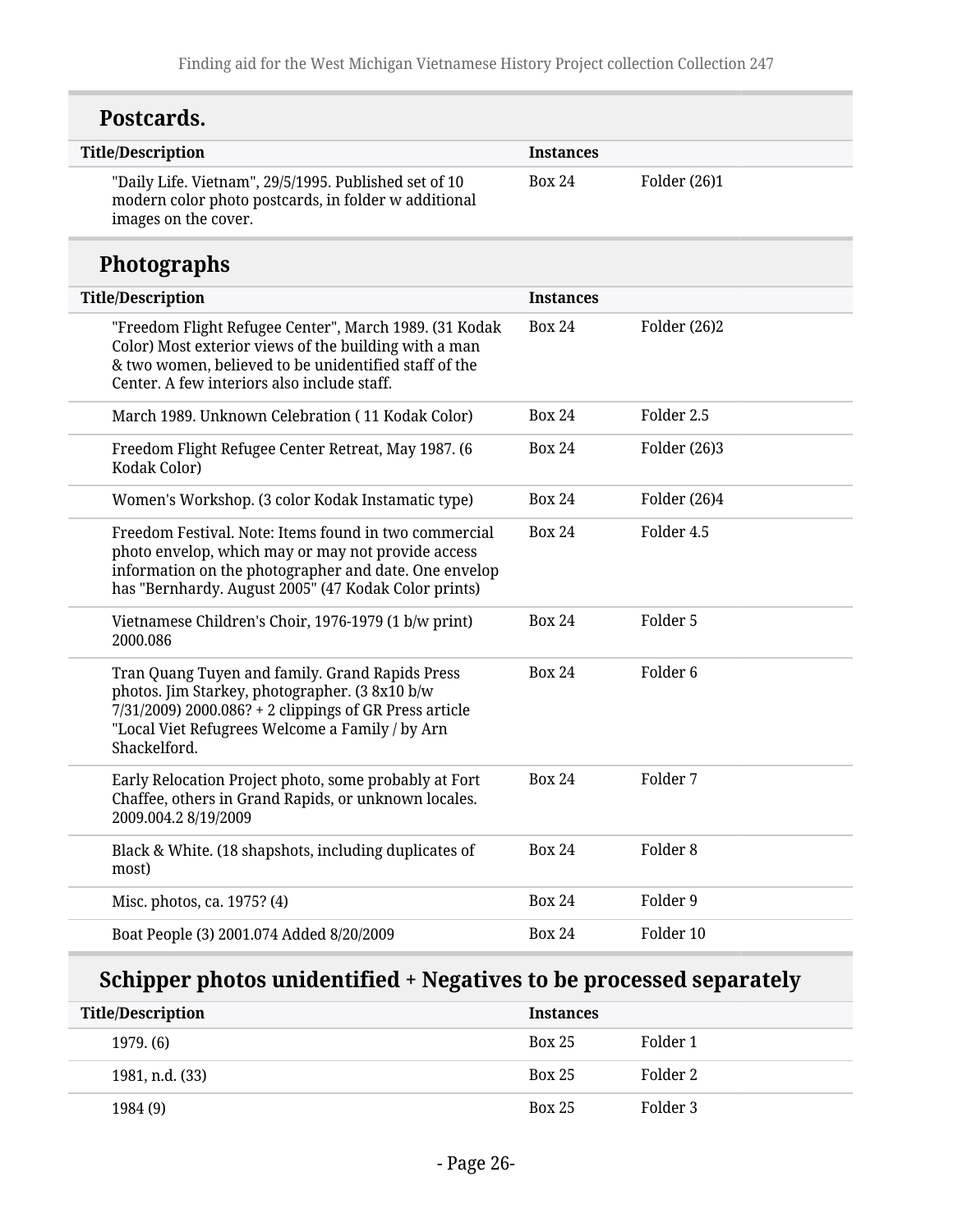| 1983, 1986, n.d. (27) | <b>Box 25</b> | Folder 4 |
|-----------------------|---------------|----------|
| 1986 (23) Negatives   | <b>Box 25</b> | Folder 5 |
| 1987 (22) Negatives   | <b>Box 25</b> | Folder 6 |
| n.d. (5) Negatives    | <b>Box 25</b> | Folder 7 |

# **Slides**

| <b>Title/Description</b>                                                                                | Instances     |
|---------------------------------------------------------------------------------------------------------|---------------|
| Carousel Box 1                                                                                          | <b>Box 22</b> |
| Carousel Box 2. (38 slides) Includes many images used in<br>the Vietnamese History Project publication. | <b>Box 22</b> |

### **Slides. Brown Box 1**

| <b>Title/Description</b>                                                          | <b>Instances</b> |          |
|-----------------------------------------------------------------------------------|------------------|----------|
| "Day Care Slide Promo", 1986.                                                     | <b>Box 29</b>    | Folder 1 |
| "Day Care Slides: Extra, not used", 1986.                                         | <b>Box 29</b>    | Folder 2 |
| "Day Care Slides: Extra, not used", 1986.                                         | <b>Box 29</b>    | Folder 3 |
| Slides: Church World Service, ca. 1979. 80 + 12 loose<br>Slides + list [2000.067] | <b>Box 29</b>    | Folder 4 |

### **Slides. Brown Box 2.**

| <b>Title/Description</b>                                                                                                                     | <b>Instances</b> |          |
|----------------------------------------------------------------------------------------------------------------------------------------------|------------------|----------|
| $2 - 25$                                                                                                                                     | <b>Box 29</b>    | Folder 1 |
| 25-49                                                                                                                                        | <b>Box 29</b>    | Folder 2 |
| 51-69                                                                                                                                        | <b>Box 29</b>    | Folder 3 |
| 61-94                                                                                                                                        | <b>Box 29</b>    | Folder 4 |
| Slides. Christmas, 12/19 Bernhardy. Year unknown.<br>From Kodak Slide Box. Xmas at Freedom Flight<br>Refugee Center (Cherry St.) (25 slides) | <b>Box 29</b>    | Folder 5 |
| 32 slides in plastic pocket sheet.                                                                                                           | <b>Box 29</b>    |          |
| 20 slides in a plastic flat tray. Fort Chaffee+, ca. 1975?                                                                                   | <b>Box 24</b>    |          |
| Slides [80]: "Vietnamese Bil. Program", 1980. There may<br>be an associated audio tape.                                                      | <b>Box 29</b>    |          |

# <span id="page-26-0"></span>**Subseries L. Moving Images**

| <b>Title/Description</b>               | <b>Instances</b> |
|----------------------------------------|------------------|
| Film reel, "New Family in Town", 1996. | Box 26           |
| Film reel, "New Family in Town", n.d.  | Box 26           |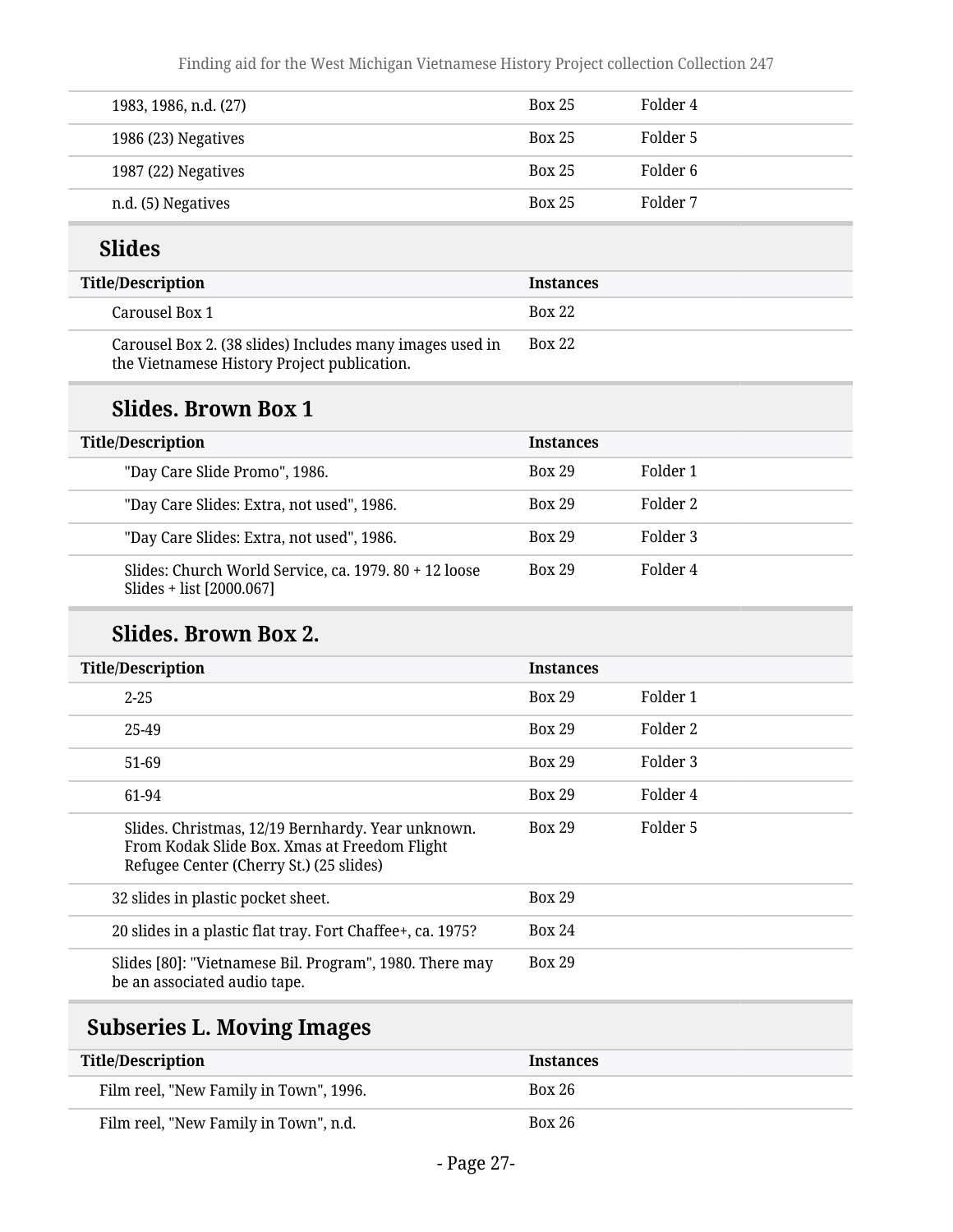Film reel, "Reverend Schipper: Neither Here Nor There", n.d. Box 26

# **Kits**

| шw                                                                                                                          |                  |
|-----------------------------------------------------------------------------------------------------------------------------|------------------|
| <b>Title/Description</b>                                                                                                    | <b>Instances</b> |
| "Planning for Success", 1981.                                                                                               | <b>Box 27</b>    |
| "Your New Life in the United States" Chinese Version,<br>Center for Applied Linguistics, 1981. In original box.             | <b>Box 27</b>    |
| "Your New Life in the United States" Hmong Version,<br>Center for Applied Linguistics, 1981. In original box.               | <b>Box 27</b>    |
| "Your New Life in the United States" Vietnamese<br>Version, 1981.                                                           | <b>Box 27</b>    |
| "People on the Move", n.d.                                                                                                  | <b>Box 27</b>    |
| "Refugee in Search of Haven", n.d.                                                                                          | <b>Box 27</b>    |
| "The World's Uprooted: Refugees", n.d.                                                                                      | <b>Box 27</b>    |
| One Day One Life : Songs sung in Vietnamese and<br>English. PhoeniXongs, 1976. In Vietnamese and English.<br>[Record album] | Box 235-2.1      |

# <span id="page-27-0"></span>**Subseries M. Miscellaneous**

| <b>Title/Description</b>                                                                                                                           | <b>Instances</b> |
|----------------------------------------------------------------------------------------------------------------------------------------------------|------------------|
| A Brief Outline of Vietnamese History / rmr, n.d. 2 typed<br>pages. 2000.086                                                                       | Box 9            |
| Speech made by Mr. Nguyen Van Hieu on April 30, 1976,<br>at the Vietnamese Educational Center. 2 typed pages.<br>2000.086                          | Box 9            |
| Grand Rapids Adult Student Paper. April Showers Bring<br>May Flowers. 1976? 2000.086                                                               | Box 9            |
| Article written by a few students at the Center for the<br>Grand Rapids Press, April 28, 1976. Typescript. 2000.086                                | Box 9            |
| Vietnam Exodus / by Nguyen Gia Ai (age 14) and Our<br>Vietnamese Family / John and Ann Shooks, et al. August-<br>September 1975. 2000.086.         | Box 9            |
| "Would you like to escape without your property?"<br>Anonymous personal story, n.d.                                                                | Box 9            |
| Press release - Feb. 3, 1999. Freedom Flight Refugee<br>Center Will Close Soon / Schipper. . 2000.086                                              | Box 9            |
| Remarks by Governor William G. Milliken, Annual District<br>Conference of Rotary International Luncheon, Traverse<br>City, May 12, 1979. 2000.086. | Box 9            |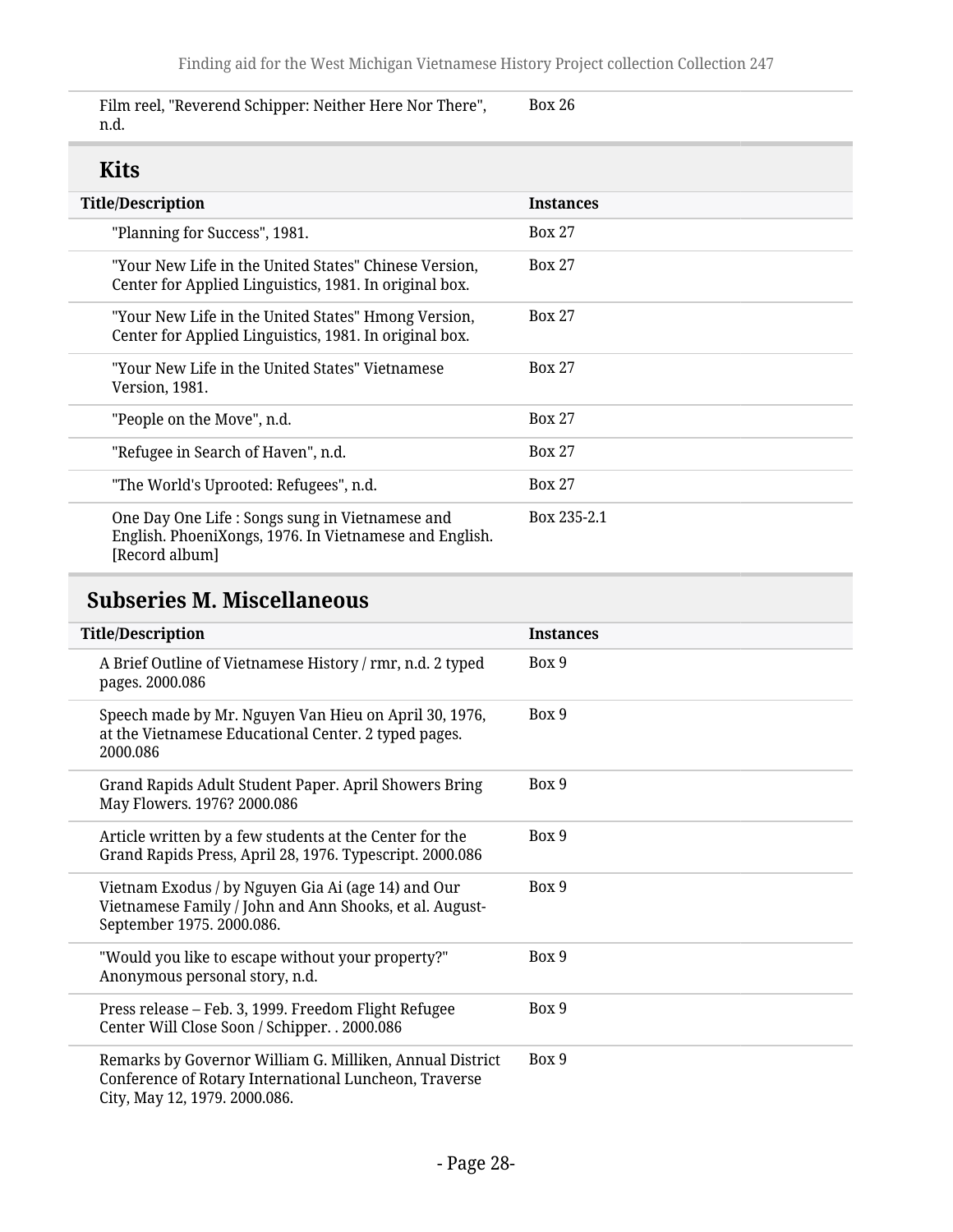Testimony submitted by Governor William G. Milliken of Michigan to U.S. House of Representatives, Judiciary Subcommitee on Immigration, Refugees and International Law, concerning H.B. 28:6 Refugee Act of 1979.

Box 9

#### **^** [Return to Table of Contents](#page-1-0)

#### <span id="page-28-0"></span>**Series II: AILES**

#### **Scope and Contents**

Consists of those items donated to the archives by Pat Ailes. These are mostly photographs, but also include documents from Wyoming Community Education's English as a Second Language and Adult Basic Education courses on microfilm, and some background information on refugees.

| <b>Title/Description</b>                                                                              | <b>Instances</b> |
|-------------------------------------------------------------------------------------------------------|------------------|
| [Ailes] Refugee Publications.                                                                         | Box x            |
| [Ailes] Photographs & Negatives.                                                                      | Box x            |
| Wyoming Community Ed. Student Files, 1976-1981.<br>(Microfilm. 4 sm. Boxes)                           | Box x            |
| Black photo album, flower cover. 58 photographs,<br>1979-1990.                                        | Box 1            |
| Yellow photo album, flower cover. 38 photographs, 1980.                                               | Box 1            |
| Red, 10 <sup>1</sup> / <sub>2</sub> "x11" photo album, gold trim. Over 300<br>photographs, 1989-1992. | Box 1            |
| Red, 8½"x13" photo album, gold trim. Nearly 300<br>photographs, 1979-1995.                            | Box 1            |

#### **^** [Return to Table of Contents](#page-1-0)

#### <span id="page-28-1"></span>**Series III: Vietnam History Project**

#### **Scope and Contents**

The Vietnamese Resettlement Collection and History Project contains a great many manuscripts, including meeting minutes, correspondence, reports, and surveys from MICRO, MCIRR and MCRR, but also published surveys and reports from the UN and elsewhere. These record the early years of resettlement, 1975-1981, onward, and give specific information on Grand Rapids and West Michigan in the Vietnamese refugee resettlement process. Broad information on worldwide refugee problems from 1975 to 1993 is also included.

The books and videos help to furnish more clearly focused background information concerning Vietnamese and other refugees. Newsletters provide a look into the community of the newly settled Vietnamese refugees, and photographs supply a visual frame of reference to the collection.

Further, the VHP audio interviews and transcripts offer a personal view into the lives of Vietnamese refugees, and the volunteers and officials who made it possible for refugees to be resettled in the U.S.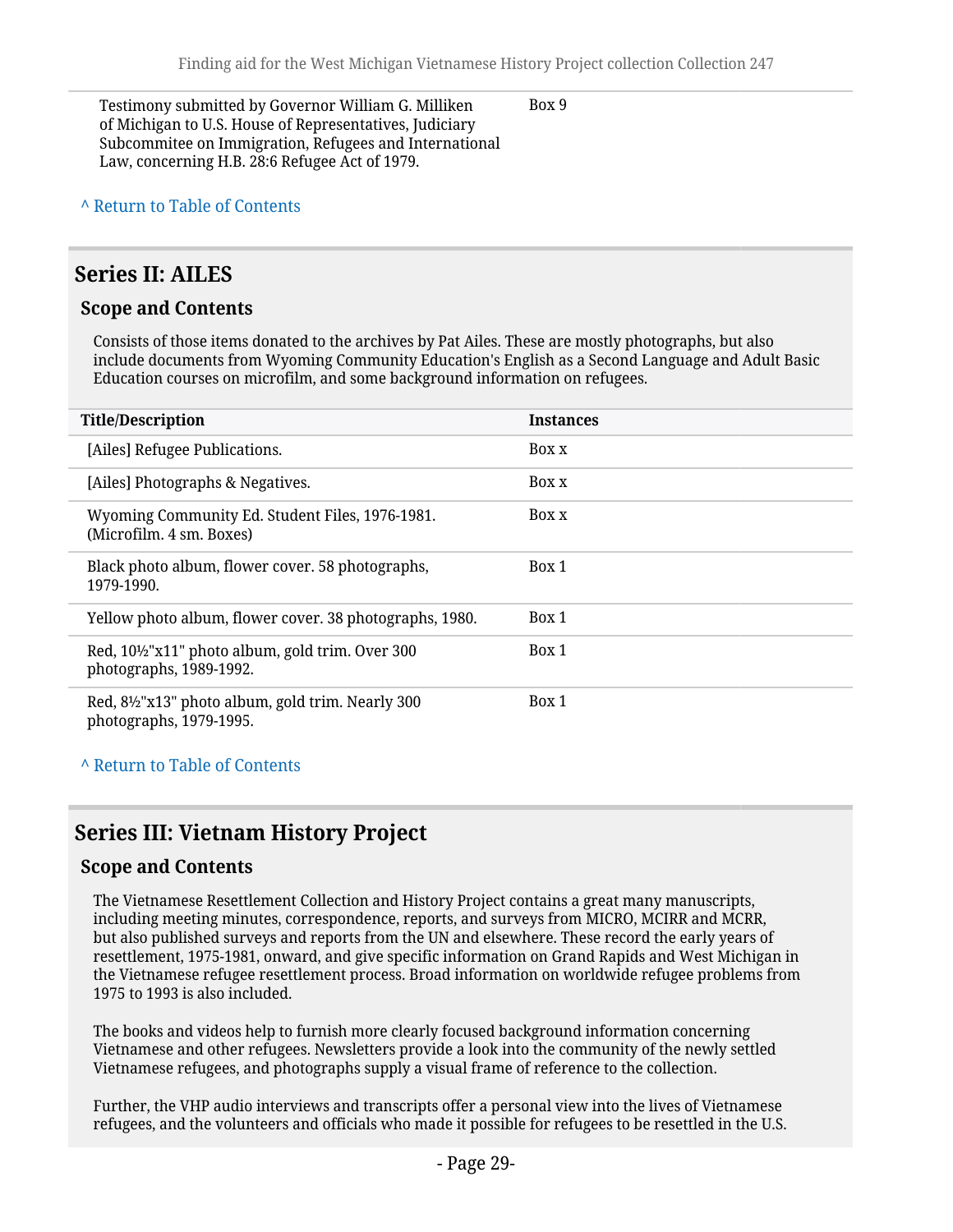Arranged by type. Consists of items donated by Gordon Olson, Director, for the Vietnamese History Project. These items include mostly the documentation of the project in both manuscripts and audio cassettes. Also included are video cassettes and books.

#### <span id="page-29-0"></span>**Subseries A. Publications of the Project**

#### **Flight to Freedom : the Story of the Vietnamese of West Michigan / Gordon L. Olson. G.R. : Grand Rapids Historical Commission, 2004.**

<span id="page-29-1"></span>

| <b>Title/Description</b>                                                    | <b>Instances</b> |                     |
|-----------------------------------------------------------------------------|------------------|---------------------|
| Copy 1 (2005.042)                                                           | Box 2            | Folder 1            |
| Copy 2 (2005.004)                                                           | Box 2            | Folder 1.5          |
| <b>Subseries B. Project documents</b>                                       |                  |                     |
| <b>Title/Description</b>                                                    | <b>Instances</b> |                     |
| VHP: Addresses And Mailing List, 1997.                                      | Box 2            | Folder 3            |
| VHP: Articles, "Coming Home" (Hmong) Harpers, Oct.<br>1998.                 | Box 2            | Folder 4            |
| VHP: Articles, Huan Le Reflections, 1999.                                   | Box 2            | Folder 5            |
| VHP: Articles; Schipper, "Vietnamese Refugees", 1977.                       | Box 2            | Folder <sub>6</sub> |
| VHP: Book Reviews (Books on Viet War & Refugees), 1998,<br>1999.            | Box 2            | Folder 7            |
| VHP: Book, Outline, 1997-1999.                                              | Box 2            | Folder <sub>8</sub> |
| VHP: Book, Introduction, n.d.                                               | Box 2            | Folder 9            |
| VHP: Book, Beliefs, n.d.                                                    | Box 2            | Folder 10           |
| VHP: Book, "How Freedom Flight Began" (Rev. Howard<br>Schipper), 1998-1999. | Box 2            | Folder 11           |
| VHP: Book, "U.S. Involvement in Vietnam", n.d.                              | Box 2            | Folder 12           |
| VHP: Book, Huyen Nguyen, "New Life in America", n.d.                        | Box 2            | Folder 13           |
| VHP: Churches Survey, 1975-1998.                                            | Box 2            | Folder 14           |
| VHP: Contracts, 1998.                                                       | Box 2            | Folder 15           |
| VHP: Correspondence, 1995-1999.                                             | Box 2            | Folder 16           |
| VHP: Festival, 1997.                                                        | Box 2            | Folder 17           |
| VHP: Financial Materials (Invoices, etc.), 1997-1999.                       | Box 2            | Folder 18           |
| VHP: G.R. Foundation Grant, 1996-1997.                                      | Box 2            | Folder 19           |
| VHP: Grand Rapids Found, Financial Reports, 1999.                           | Box 2            | Folder 20           |
| VHP: GR Press, 1979-1999.                                                   | Box 2            | Folder 21           |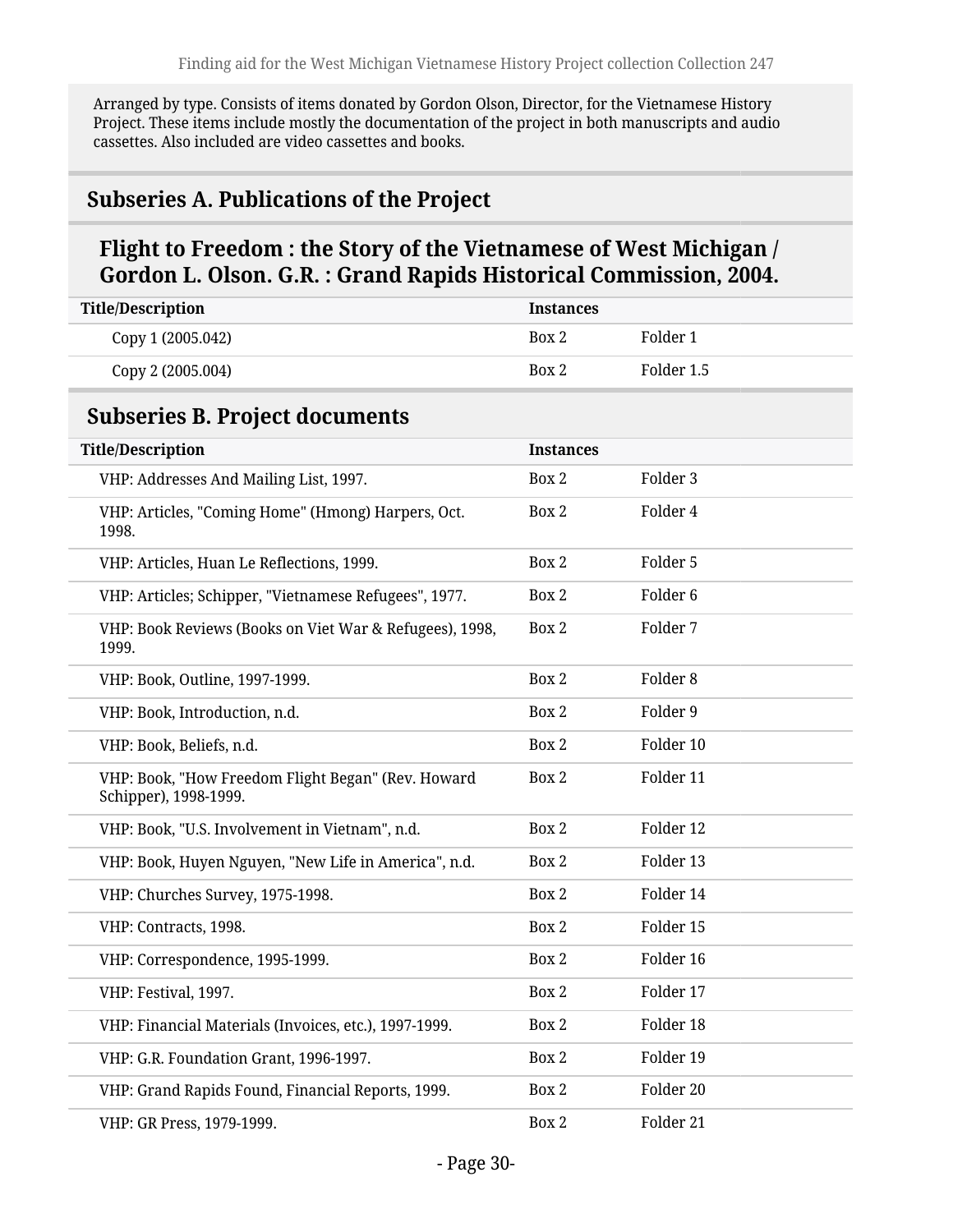| VHP: Historical Materials Donations, 1996.                                                                                          | Box 2 | Folder 22 |
|-------------------------------------------------------------------------------------------------------------------------------------|-------|-----------|
| VHP: Internet Contacts, 1997.                                                                                                       | Box 2 | Folder 23 |
| VHP: Intv, Ford, 1997, 1998.                                                                                                        | Box 2 | Folder 24 |
| VHP: Intv, Pat Ailes, n.d.                                                                                                          | Box 2 | Folder 25 |
| VHP: Intv, Schipper (Rev. Howard & Marybelle), 1998.                                                                                | Box 2 | Folder 26 |
| VHP: Intv, Vietnamese, 1998.                                                                                                        | Box 3 | Folder 27 |
| VHP: Items Removed from Collection, 1996.                                                                                           | Box 3 | Folder 28 |
| VHP: Letterhead, n.d.                                                                                                               | Box 3 | Folder 29 |
| VHP: Mich Hum Council Grant, 1997.                                                                                                  | Box 3 | Folder 30 |
| VHP: MHC, Financial Reports, 1998.                                                                                                  | Box 3 | Folder 31 |
| VHP: MHC Grant, Outside Evaluator, 1999.                                                                                            | Box 3 | Folder 32 |
| VHP: Minutes, 1996-1999. [1975-1998? binder is at box 1,<br>or was this new material in addition to the 1996-1999? rm<br>7/31/2009) | Box 3 | Folder 33 |
| VHP: Oral History Assn Paper, Anchorage, AL, 1999.                                                                                  | Box 3 | Folder 34 |
| VHP: Oral History Evaluation Guidelines, 1992.                                                                                      | Box 3 | Folder 35 |
| VHP: Photographs, 1997.                                                                                                             | Box 3 | Folder 36 |
| VHP: Publ. Grant, n.d.                                                                                                              | Box 3 | Folder 37 |
| VHP: Publicity, 1998.                                                                                                               | Box 3 | Folder 38 |
| VHP: Schipper, "From Saigon to Sanctuary", n.d.                                                                                     | Box 3 | Folder 39 |
| VHP: Video, Jamison Contract, 1997, 1998.                                                                                           | Box 3 | Folder 40 |
| VHP: Video, Interview Subjects and Schedules, 1998-1999.                                                                            | Box 3 | Folder 41 |
| VHP: Video, Questions, n.d.                                                                                                         | Box 3 | Folder 42 |
| VHP: Video, Prog. Timetable & Outline, 1999.                                                                                        | Box 3 | Folder 43 |
| VHP: Vietnamese Publications Catalog, 1999, n.d.                                                                                    | Box 3 | Folder 44 |

# <span id="page-30-0"></span>**Subseries C. Periodicals**

# **Cong Dong Viet Nam: The Vietnamese Community [Serial],**

# **1995-2003 incomplete.**

| <b>Title/Description</b> | <b>Instances</b> |
|--------------------------|------------------|
| 1995 (3) 2001.074        | Box 4            |
| 1996 (5) 2001.074        | Box 4            |

1997 (1) 2001.074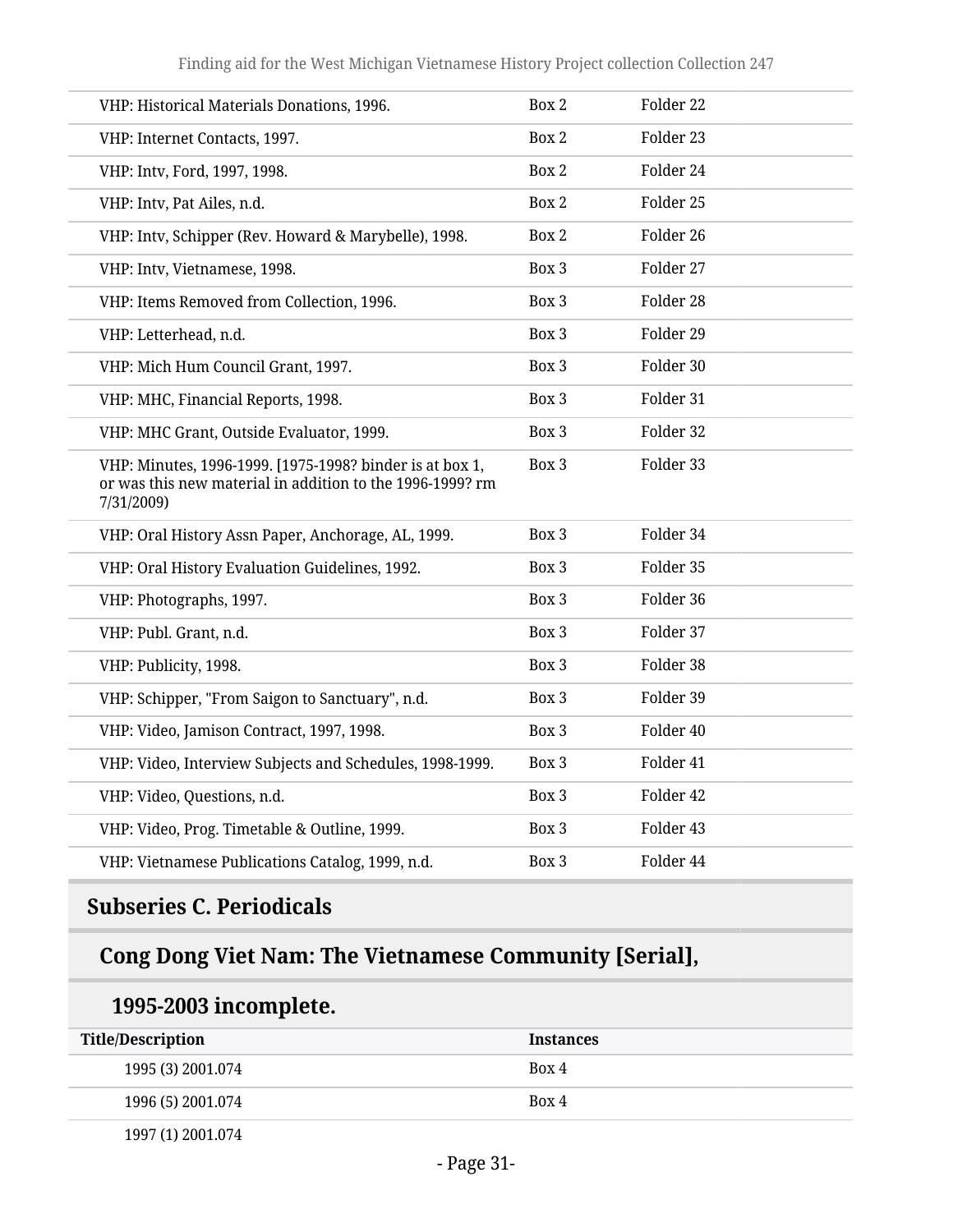<span id="page-31-0"></span>

|                                            | Box 4            |  |
|--------------------------------------------|------------------|--|
| 1999 (4)                                   |                  |  |
| <b>Title/Description</b>                   | <b>Instances</b> |  |
| Nam thu XI, thang 4 & 6 nam 1999           | Box 4            |  |
| Nam thu XI, thang 8 nam 1999               | Box 4            |  |
| Nam thu XII, thang 10 nam 1999             | Box 4            |  |
| Nam thu XII, thang 12 nam 1999             | Box 4            |  |
| $2000(2 + 2 = 4)$                          |                  |  |
| <b>Title/Description</b>                   | <b>Instances</b> |  |
| Nam thu XII, thang 02 nam 2000; 2001.074   | Box 4            |  |
| Thang 06 & 08 2000; 2000.006B              | Box 4            |  |
| Nam thu XIII, thang 10; 2009.004.2         | Box 4            |  |
| Nam thu XIII, thang 14; 2004.004.2         | Box 4            |  |
| 2001(5)                                    |                  |  |
| <b>Title/Description</b>                   | <b>Instances</b> |  |
| Nam thu XIII, Thang 2, 4, 6, 8; 2009.004.2 | Box 4            |  |
| Nam thu XIV, Than 10 & 12; 2009.004.2      | Box 4            |  |
| $2002(2+1)$                                |                  |  |
| <b>Title/Description</b>                   | <b>Instances</b> |  |
| Nam thu XIV, thang 02 2009.004.2           | Box 4            |  |
| Nam thu XIV, thang 04 2009.004.2           | Box 4            |  |
| Nam thu XIV, thang 06 nam 2002             | Box 4            |  |
| 2003(2)                                    |                  |  |
| <b>Title/Description</b>                   | <b>Instances</b> |  |
| Nam thu XVI, thang 04 nam 2003             | Box 4            |  |
| Nam thu XVI, thang 06 nam 2003             | Box 4            |  |
| <b>Subseries D. Books.</b>                 |                  |  |
| <b>Title/Description</b>                   | <b>Instances</b> |  |
| Nhung VanThi Vinh Kieu, Nhat-Hong, 1996.   | Box 4            |  |
| Tho: Truong CA, Nhat-Hong, 1996.           | Box 4            |  |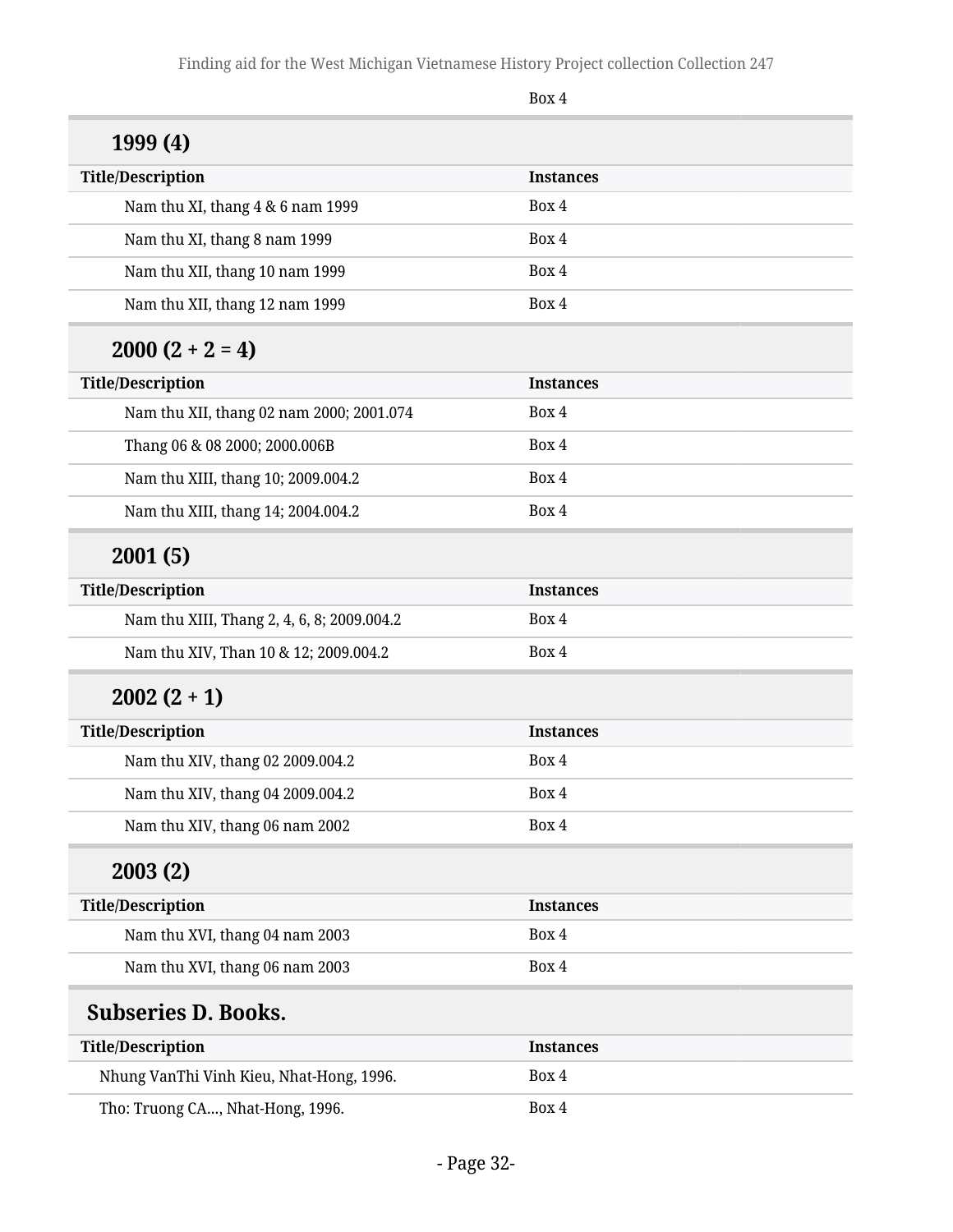<span id="page-32-0"></span>

| Thoat Bo Vuc Tham, Ha Mai Kim, 1996.                                 | Box 4                                  |  |
|----------------------------------------------------------------------|----------------------------------------|--|
| <b>Subseries E. Oral Histories (Audio Visuals)</b>                   |                                        |  |
| <b>Title/Description</b>                                             | <b>Instances</b>                       |  |
| VHP: MHC Grant, Outside Evaluator                                    | Folder 32<br>Box 3                     |  |
| Audio Cassettes. [247 Vietnamese Oral History Database Jan 2000.mdb] |                                        |  |
| <b>Title/Description</b>                                             | <b>Instances</b>                       |  |
| 20 Taped Interview Meeters 1000 1000                                 | $\mathbf{D}_{\mathbf{O}}$ $\mathbf{F}$ |  |

| 28 Taped Interview Masters, 1998, 1999.                                                                                                                                                                                                                                                                                                                                                                                                                                                                                                                                                                                                                                                                                         | Box 5   |
|---------------------------------------------------------------------------------------------------------------------------------------------------------------------------------------------------------------------------------------------------------------------------------------------------------------------------------------------------------------------------------------------------------------------------------------------------------------------------------------------------------------------------------------------------------------------------------------------------------------------------------------------------------------------------------------------------------------------------------|---------|
| 11 Taped Interviews – Use Copies, 1998, 1999.                                                                                                                                                                                                                                                                                                                                                                                                                                                                                                                                                                                                                                                                                   | Box 6   |
| Interview of Pres. Gerald R. Ford by Frank R. Jamison and<br>Huan Le, Nov. 20, 1998, at the Ford Museum. Kalamazoo,<br>Lotus Media, 2006(?). 23:19 minutes 1 "JDVD-617-2"<br>Synopsis: Ford talks about an early trip to Vietnam when<br>still in French control, his support for the War under<br>various Presidents, but that they didn't fight to win  his<br>participation in the Paris accords of 1973, which should<br>have worked if the North Vietnamese had followed thru<br>but some say delivered the South to the North  and<br>his position that it was morally the right thing to do to<br>evacuate some 150,000 South Vietnamese during the April<br>29, 1975 period of the final days. 2007.015 Added 3/12/2007 | Box 6.5 |

# <span id="page-32-1"></span>**Subseries F. VHP Images. Photographs**

| <b>Title/Description</b>                                                                                                                                            | <b>Instances</b> |
|---------------------------------------------------------------------------------------------------------------------------------------------------------------------|------------------|
| July 9, 1992 First Showing of the Vietnamese History<br>Project produced movie "From Saigon to Sanctuary", at the<br>Ford Museum (19 color snapshots) 2009.004.2    | <b>Box 30</b>    |
| Grand Rapids Press photographs (6 8x10 color) 2009.004.2<br>Note: Accompanied by photocopies of newspaper articles<br>using these images in 1999, 2000, 2002, 2004. | <b>Box 30</b>    |
| Images References. "Illustrations" Clippings from the GR<br>Press. Photocopies only.                                                                                | <b>Box 30</b>    |
| Interview Photos (3 color) 2009.004.2                                                                                                                               | $Box\ 30$        |
| Photos taken or collected by Chau Cao (8) 2009.004.2                                                                                                                | <b>Box 30</b>    |
| Chau Cao's Daughter (4) 2009.004.2                                                                                                                                  | <b>Box 30</b>    |
| Reference images (2000.066b)                                                                                                                                        |                  |
| <b>Title/Description</b>                                                                                                                                            | <b>Instances</b> |
| NARA Files & Photos research references. Copies and<br>files only.                                                                                                  | <b>Box 30</b>    |
|                                                                                                                                                                     |                  |

U.S. Air Force Photos. Reference photocopies. Box 30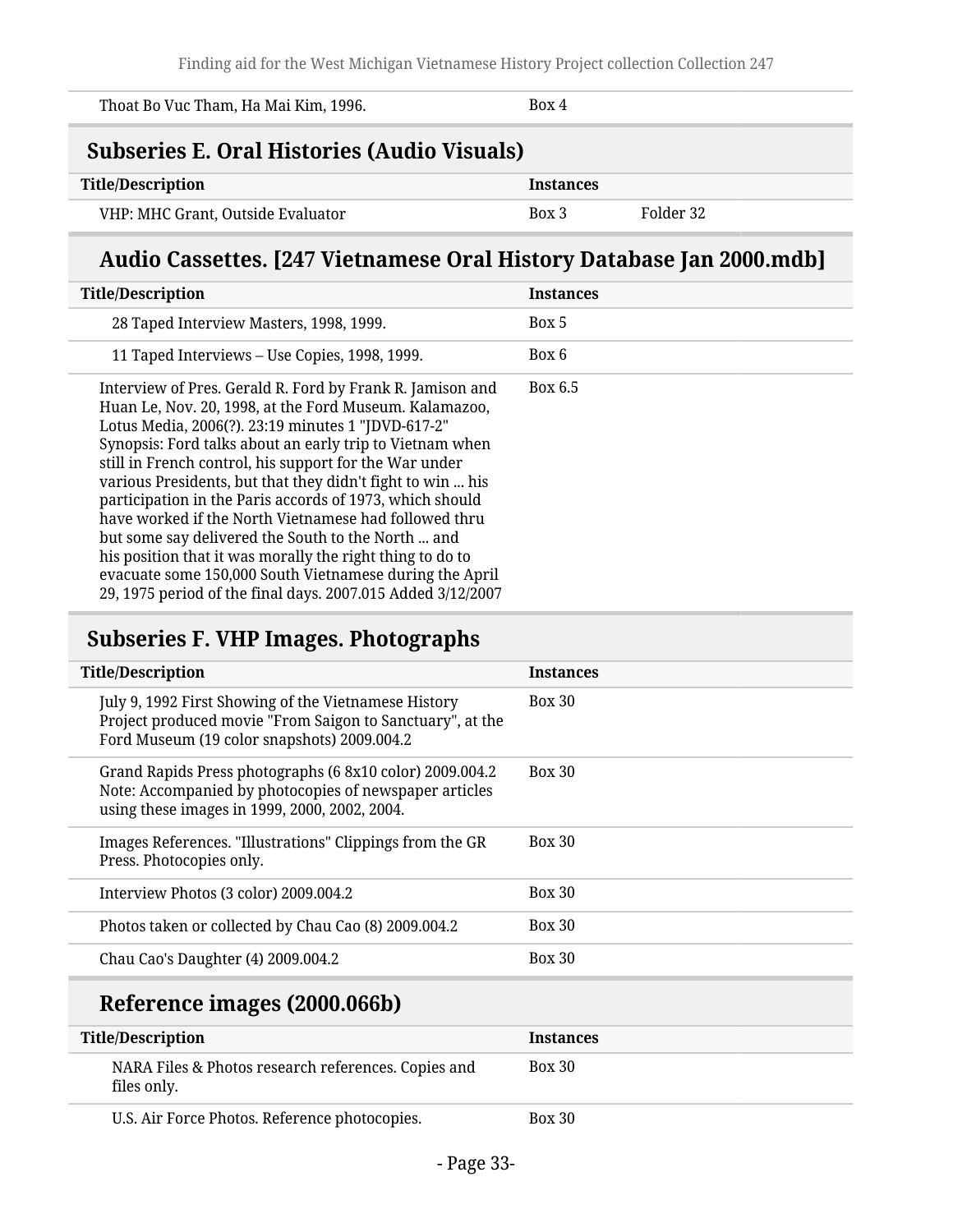Gerald Ford Administration images of people related to the Vietnam War. Gerald R. Ford Library.

Box 30

# **Gordon Olson Photographs**

| <b>Title/Description</b>                                                                                                                                                                                                                                                              | <b>Instances</b> |
|---------------------------------------------------------------------------------------------------------------------------------------------------------------------------------------------------------------------------------------------------------------------------------------|------------------|
| Wan Lee's report to Donors (Olsons & others), from<br>his January 2000 independent project to provide flood<br>relief assistance in Vietnam. (12 color Fuji photos)<br>Note: Images show food & clothing distribution. A brief<br>written report is at the front of the photo packet. | <b>Box 30</b>    |
| Celebrating TET at the Grand Rapids Mosque (2 color)<br>2009.040.2                                                                                                                                                                                                                    | <b>Box 30</b>    |
| Small Album. Vietnamese trip. Gordon & Christine<br>Olson.                                                                                                                                                                                                                            | Box 30           |
|                                                                                                                                                                                                                                                                                       |                  |

# <span id="page-33-0"></span>**Subseries G. Ephemera**

| <b>Title/Description</b>                                                          | <b>Instances</b> |
|-----------------------------------------------------------------------------------|------------------|
| 25th Anniversary Vietnamese Festival Celebration, Grand<br>Rapids, July 15, 2000. | <b>Box 28</b>    |
| Senate Tribute, City Proclamation, Speeches, Flag & event<br>documents            | <b>Box 28</b>    |
| Planning folder [Added 8/15/2000]                                                 | <b>Box 28</b>    |
| Posters (3) [Added 8/15/2000; Move to poster box in<br>future.]                   | <b>Box 28</b>    |

#### **^** [Return to Table of Contents](#page-1-0)

# <span id="page-33-1"></span>**Unprocessed material**

| <b>Title/Description</b> | <b>Instances</b> |
|--------------------------|------------------|
| Unprocessed              | <b>Box 32</b>    |
|                          | <b>Box 31</b>    |
|                          | <b>Box 33</b>    |
| Unprocessed              | <b>Box 36</b>    |
|                          | <b>Box 35</b>    |
|                          | <b>Box 34</b>    |
| Unprocessed              | <b>Box 39</b>    |